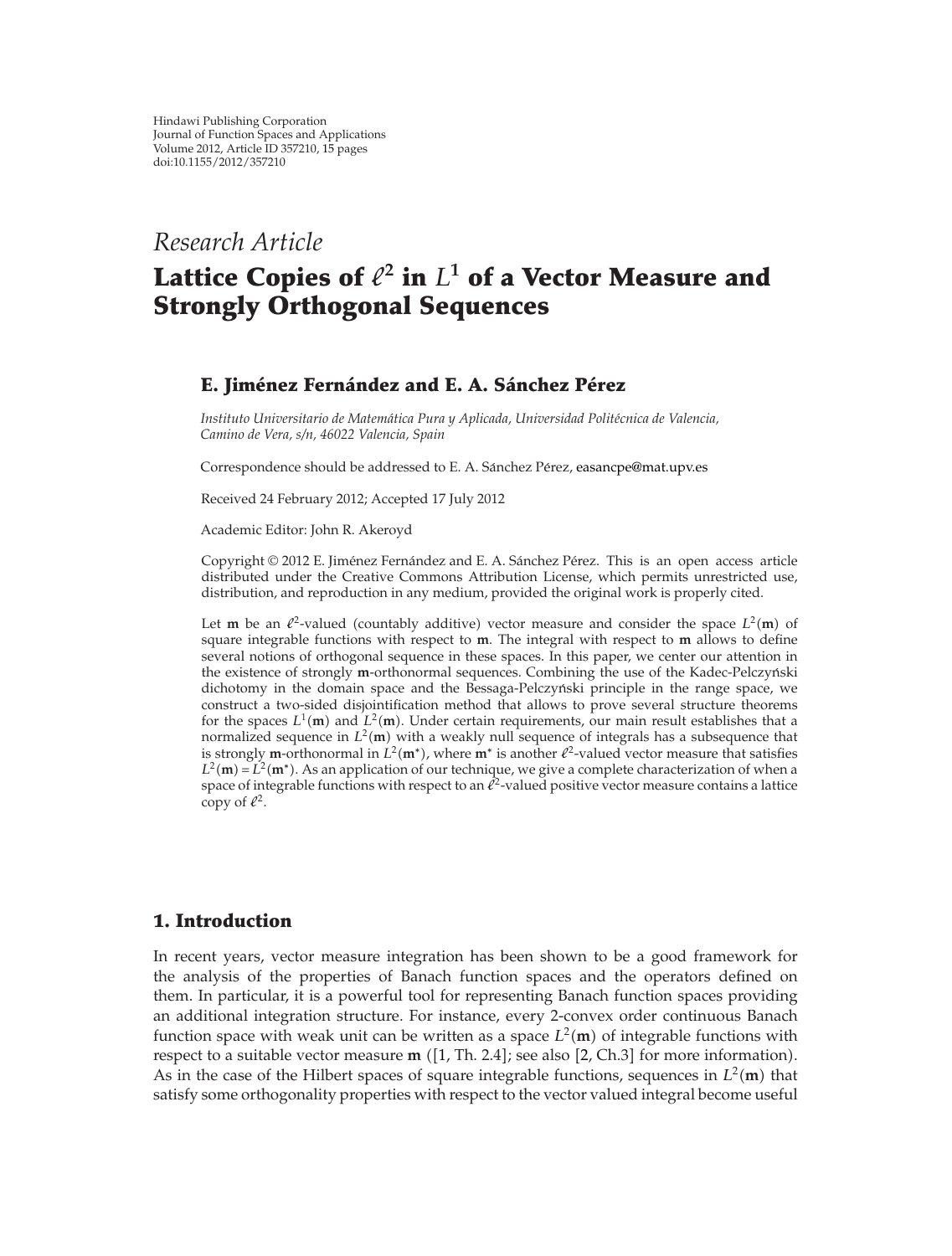both for studying the geometry of the space [3–5] and for applications, mainly in the context of the function approximation  $[3, 6, 7]$ .

In contrast to the scalar case, several notions of **m**-orthogonality are possible in the case of an  $\ell^2$ -valued (countably additive) vector measure **m**. A sequence  $\{f_i\}_{i=1}^{\infty}$  in  $L^2(\mathbf{m})$  is said to be *strongly* **m**-*orthonormal* if the integral of the product of two different functions is 0 and the integral of each  $f_i^2$  is  $e_i$ , where  $\{e_i\}_{i=1}^{\infty}$  is an orthonormal sequence in  $\ell^2$ . In this paper, we center our attention in this strong version of **m**-orthogonal sequence, giving a complete characterization of the spaces  $L^2(\mathbf{m})$  in which such sequences exist; actually, we will show<br>that this fact is closely connected to the existence of lattice conjes of  $\ell^2$  in the corresponding that this fact is closely connected to the existence of lattice copies of  $\ell^2$  in the corresponding space  $L^1(\mathbf{m})$  that is preserved by the integration map. In order to do this, we develop a sort of two-sided Kadee-Pelezyński disjointification technique. Boughly speaking this procedure of two-sided Kadec-Pelczyński disjointification technique. Roughly speaking, this procedure allows to produce sequences of normalized functions in  $L^2(\mathbf{m})$ —or  $L^1(\mathbf{m})$ —which are almost<br>disjoint and have integrals that are almost orthogonal in  $l^2$  after an isomorphic change disjoint and have integrals that are almost orthogonal in  $l^2$ : after an isomorphic change of vector measure, we obtain our results both for the existence of strongly **m**-orthogonal sequences in  $L^2(\mathbf{m})$  and the existence of lattice copies of  $\ell^2$  in  $L^1(\mathbf{m})$ .<br>The paper is examized as follows. After the proliminary S

The paper is organized as follows. After the preliminary Section 2, we analyze in Section 3 the existence of strongly orthonormal sequences in  $L^2(\mathbf{m})$ , and we show that it is a convine yester valued phenomenon in the sense that they do not exist for scalar measures genuine vector valued phenomenon, in the sense that they do not exist for scalar measures and in the case of their natural extensions, vector measures with compact integration maps. Actually, later on we prove that they do not exist for  $\ell^2$ -valued measures with disjointly strictly singular integration maps. In the positive, we show in Theorem 3.7 that under reasonable requirements, given an **m**-orthonormal sequence  $\{f_i\}_{i=1}^{\infty}$  in  $L^2(\mathbf{m})$ , it is possible to construct another vector measure  $\mathbf{m}^*$  such that to construct another vector measure **m**<sup>∗</sup> such that

- (1)  ${f_i}_{i=1}^{\infty}$  is a *strongly* **m<sup>∗</sup>-orthonormal sequence in** *L***<sup>2</sup>(<b>m**),
- (2)  $L^2(\mathbf{m}) = L^2(\mathbf{m}^*).$

Combining with the Kadec-Pelczyński dichotomy, the requirement on the sequence of being **m**-strongly orthogonal can be relaxed to being weakly null (Corollary 3.9), obtaining<br>in this case a sequence of functions satisfying (1) and (2) that approximates a subsequence in this case a sequence of functions satisfying (1) and (2) that approximates a subsequence of the original one. Some examples and direct consequences of this result are also given. Finally, Section 4 is devoted to show some applications in the context of the structure theory of Banach function spaces, focusing our attention in Banach function lattices that are represented as spaces of square integrable functions with respect to an  $\ell^2$ -valued vector measure and are not Hilbert spaces. For the case of positive measures, we show that the existence of strongly **m**-orthonormal sequences is equivalent of the existence of lattice copies of  $\ell^4$  in  $L^2(\mathbf{m})$  and lattice copies of  $\ell^2$  in  $L^1(\mathbf{m})$  (Proposition 4.3 and Theorem 4.5). The translation of these results lattice copies of  $\ell^2$  in  $L^1(\mathbf{m})$  (Proposition 4.3 and Theorem 4.5). The translation of these results<br>for the space  $L^1(\mathbf{m})$  gives the following result on its structure that can also be written in terms for the space  $L^1(\mathbf{m})$  gives the following result on its structure that can also be written in terms of the integration map (Theorem 4.7); the space  $L^1(\mathbf{m})$  contains a permalized weakly pull of the integration map (Theorem 4.7): the space  $L^1(\mathbf{m})$  contains a normalized weakly null<br>sequence if and only if it has a reflexive sublattice if and only if it contains a lattice copy of  $\ell^2$ sequence if and only if it has a reflexive sublattice if and only if it contains a lattice copy of  $\ell^2$ .

## **2. Preliminaries**

In this section, we introduce several definitions and comments regarding the spaces  $L^2(\mathbf{m})$ .<br>We refer to [8] for definitions and basic results on vector measures *L* et *X* be a Banach space. We refer to [8] for definitions and basic results on vector measures. Let *X* be a Banach space. We will denote by  $B_X$  the unit ball of X, that is  $B_X := \{x \in X : ||x||_X \le 1\}$ . *X'* will be the topological dual of *<sup>X</sup>*. Let <sup>Σ</sup> be a *<sup>σ</sup>*-algebra on a nonempty set <sup>Ω</sup>. Throughout the paper **m** :  $\Sigma \rightarrow X$  will be a countably additive vector measure. The *semivariation* of **m** is the nonnegative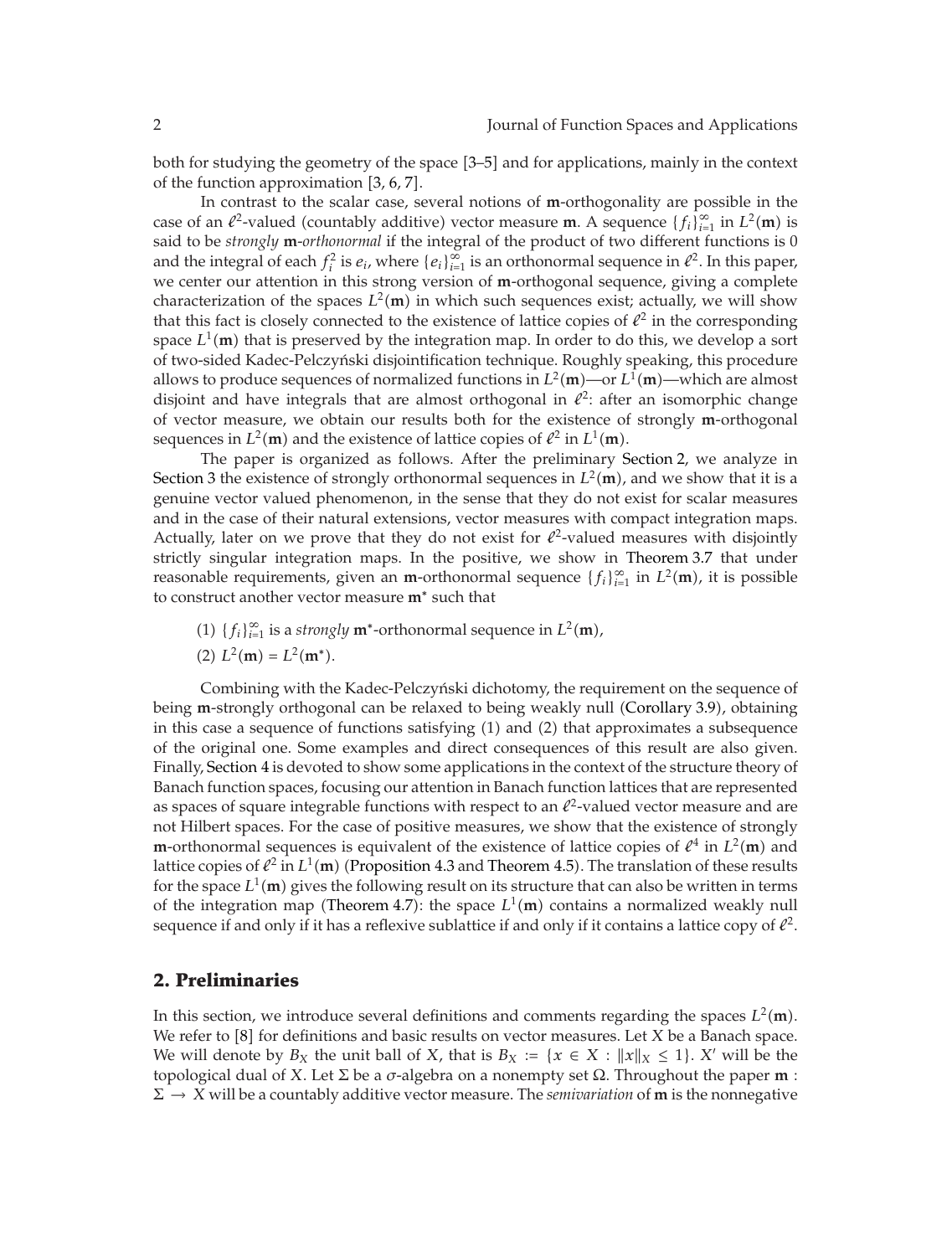function  $\|\mathbf{m}\|$  whose value on a set  $A \in \Sigma$  is given by  $\|\mathbf{m}\|(A) := \sup\{|\langle \mathbf{m}, x' \rangle|(A) : x' \in B_{X'}\}.$ <br>The *variation*  $\|\mathbf{m}\|$  of  $\mathbf{m}$  on a moasurable set *A* is given by  $\|\mathbf{m}(A) := \sup_{\Sigma} \sum_{\|\mathbf{m}(B)\| \leq \Sigma} \|\mathbf{$ The *variation*  $|\mathbf{m}|$  of **m** on a measurable set *A* is given by  $|\mathbf{m}|(A) := \sup \sum_{B \in \Pi} ||\mathbf{m}(B)||$  for  $A \in \Sigma$  where the surromum is computed over all finite measurable partitions  $\Pi$  of *A*. The  $A \in \Sigma$ , where the supremum is computed over all finite measurable partitions  $\Pi$  of A. The variation  $|\mathbf{m}|$  is a monotone countably additive function on  $\Sigma$ —a positive scalar measure—, while the semivariation  $\|\mathbf{m}\|$  is a monotone subadditive function on Σ, and for each *A*  $\in$  Σ we have that  $\|\mathbf{m}\|(A) \leq |\mathbf{m}|(A)$ .<br>For each element  $\mathbf{x}'$ 

For each element  $x' \in X'$ , the formula  $\langle m, x' \rangle (A) := \langle m(A), x' \rangle$ ,  $A \in \Sigma$ , defines a (countably additive) scalar measure. As usual, we say that a sequence of  $\Sigma$ -measurable functions converges  $|\langle \mathbf{m}, x' \rangle|$ -almost everywhere if it converges pointwise in a set  $A \in \Sigma$  such that  $|\langle \mathbf{m}, x' \rangle|$ (Q), 4) = 0. A sequence converges m-almost everywhere if it converges in a set that  $|\langle \mathbf{m}, x' \rangle|(\Omega \setminus A) = 0$ . A sequence converges **m**-almost everywhere if it converges in a set <br>A that satisfies that the semivariation of **m** in  $\Omega \setminus A$  is 0. *A* that satisfies that the semivariation of **m** in  $\Omega \setminus A$  is 0.

Let *<sup>μ</sup>* be a positive scalar measure. The measure **m** is *absolutely continuous* with respect to  $\mu$  if  $\lim_{\mu(A) \to 0}$ **m**(A) = 0; in this case we write **m**  $\ll \mu$  and we say that  $\mu$  is a control measure for **m**. Countably additive vector measures always have control measures. It is known that for **m**. Countably additive vector measures always have control measures. It is known that there exists always an element  $x' \in X'$  such that  $\mathbf{m} \ll |\langle \mathbf{m}, x' \rangle|$ . We call such a scalar measure a<br>Buhakay measure for  $\mathbf{m}$  (soo [8, Cb IX 2]). If  $|\langle \mathbf{m} | x' \rangle|$  is a Byhakoy measure for  $\mathbf{m}$ , a sequence *Rybakov measure* for **m** (see [8, Ch.IX,2]). If  $|\langle \mathbf{m}, x' \rangle|$  is a Rybakov measure for **m**, a sequence of  $\sum_{n=1}^{\infty}$  *maximum set overwards* if and only if it converges  $|\mathbf{m} x' \rangle$ Σ-measurable functions converges **m**-almost everywhere if and only if it converges  $|$   $\langle$ **m***, x'* $\rangle$ |-<br>almost everywhere almost everywhere.

<sup>A</sup> <sup>Σ</sup>-measurable function *<sup>f</sup>* is integrable with respect to **m** if it is integrable with respect to each scalar measure  $\langle \mathbf{m}, x' \rangle$ , and for every  $A \in \Sigma$  there is an element  $\int_A f d\mathbf{m} \in X$  such that  $\langle \int f d\mathbf{m}, x' \rangle = \int f d\mathbf{m}, x' \rangle$  for every  $x' \in X'$ . The set of all the (classes of  $\mathbf{m}$ , a.e. equal)  $\mathbf{m$  $\langle \int_A f d\mathbf{m}, x' \rangle = \int_A f d\langle \mathbf{m}, x' \rangle$  for every  $x' \in X'$ . The set of all the (classes of **m**—a.e. equal) **m—**<br>integrable functions  $I^1(\mathbf{m})$  defines an order continuous Banach function space with weak integrable functions  $L^1(\mathbf{m})$  defines an order continuous Banach function space with weak<br>unit yo—in the sonse of [9, p.28]—over any Bybakov measure for **m** that is endowed with the unit *<sup>χ</sup>*Ω—in the sense of 9, p.28—over *any* Rybakov measure for **<sup>m</sup>** that is endowed with the norm

$$
||f||_{L^1(\mathbf{m})} := \sup_{x' \in B_{X'}} \int_{\Omega} |f| d|\langle \mathbf{m}, x' \rangle|, \quad f \in L^1(\mathbf{m}). \tag{2.1}
$$

The reader can find the definitions and fundamental results concerning the space  $L^1(\mathbf{m})$  in  $\mathbf{L}^1(\mathbf{m})$  and  $\mathbf{L}^1(\mathbf{m})$  in  $[2, 10-12]$ .

The spaces  $L^p(\mathbf{m})$  are defined extending the definition above in a natural manner  $[1]$ , Thoy are n-convoy order continuous Banach function spaces with wook unit ve over 2, 13. They are *p*-convex order continuous Banach function spaces with weak unit *χ*<sub>Ω</sub> over any Rybakov measure, with the norm

$$
||f||_{L^{p}(\mathbf{m})} := |||f|^{p}||_{L^{1}(\mathbf{m})}^{1/p}, \qquad f \in L^{p}(\mathbf{m}).
$$
\n(2.2)

It is also known that if  $1/p + 1/q = 1$ ,  $f_1 \in L^p(\mathbf{m})$  and  $f_2 \in L^q(\mathbf{m})$ , then the pointwise<br>product  $f_1, f_2$  belongs to  $L^1(\mathbf{m})$  (see for instance  $[2, Ch, 3]$ ). We will consider the integration product  $f_1 \cdot f_2$  belongs to  $L^1(\mathbf{m})$  (see for instance [2, Ch.3]). We will consider the integration operator  $I \cdot L^1(\mathbf{m}) \to X$  associated to the vector measure **m** that is defined by  $L(f) =$ operator  $I_m : L^1(m) \to X$  associated to the vector measure **m**, that is defined by  $I_m(f) :=$ <br> *f*  $\dim f \in L^1(m)$  The proporties of the integration map have been largely studied in several  $\int_{\Omega} f d\mathbf{m}$ ,  $f \in L^1(\mathbf{m})$ . The properties of the integration map have been largely studied in several procent papers (see [2, 14–17] and the references therein). If *i*, *i* are indexes of a set L we write recent papers (see  $[2, 14-17]$  and the references therein). If *i, j* are indexes of a set *I*, we write  $\delta_{i,j}$  for the Kronecker delta as usual. A sequence  $\{f_i\}_{i=1}^{\infty}$  in  $L^2(\mathbf{m})$  is called **m**-*orthogonal* if  $\|\int_{\Omega} f_i f_j d\mathbf{m}\| = \delta_{i,j} k_i$  for positive constants  $k_i$ . If  $\|f_i\|_{L^2(\mathbf{m})} = 1$  for all  $i \in \mathbb{N}$ , it is called m-<br>orthonormal. The properties of these sequences have been recently analyzed in a series of *orthonormal*. The properties of these sequences have been recently analyzed in a series of papers, and some applications have been already developed (see [3–7, 18]). In this paper, we deal with the following more restrictive version of orthogonality for  $l^2$ -valued measures.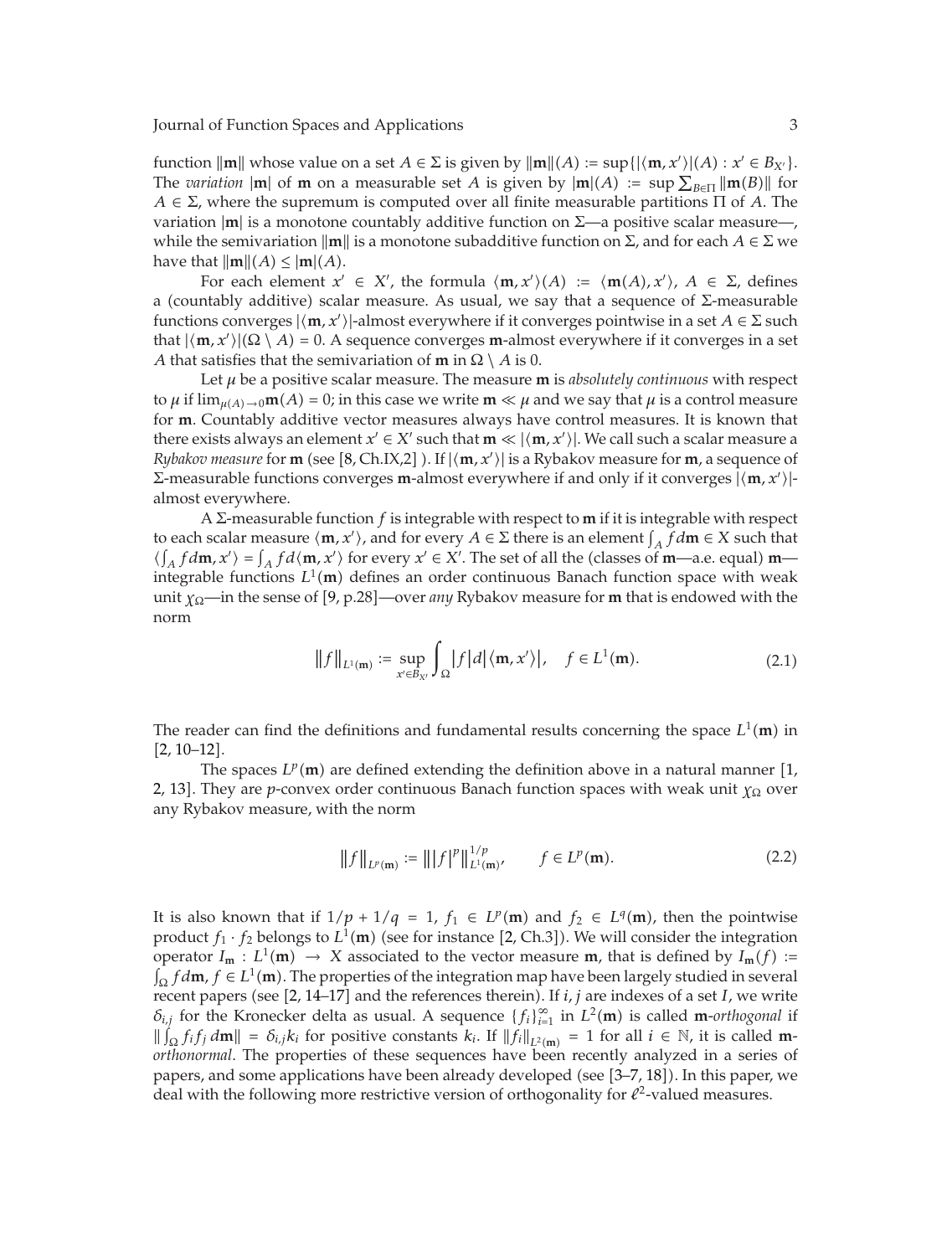*Definition 2.1.* Let  $\mathbf{m} : \Sigma \to \ell^2$  be a vector measure. We say that  $\{f_i\}_{i=1}^{\infty} \subset L^2(\mathbf{m})$  is a *strongly*<br>*m* orthogonal sequence if  $\int f_i f_j dm = \delta$ , gets for an orthonormal sequence  $\{g_i\}_{i=1}^{\infty}$  in  $\ell^2$  a **m**-*orthogonal sequence* if  $\int_{\Omega} f_i f_j d\mathbf{m} = \delta_{i,j} e_i k_i$  for an orthonormal sequence  $\{e_i\}_{i=1}^{\infty}$  in  $\ell^2$  and for  $k_i > 0$ . If  $k_i = 1$  for every  $i \in \mathbb{N}$ , we say that it is a *strongly* **m**-*orthonormal sequence*.

We need some elements on Banach-lattice-valued vector measures; in particular, on  $\ell^2$ -valued measures when the order in  $\ell^2$  is considered. If *X* is a Banach lattice, we say that a vector measure  $\mathbf{m} : \Sigma \to X$  is positive if  $\mathbf{m}(A) \ge 0$  for all  $A \in \Sigma$ . Note that if  $\mathbf{m}$  is positive and  $\mathbf{r}'$  is a positive element of the Banach lattice  $X'$ , then the measure  $\langle \mathbf{m}, \mathbf{r}' \rangle$  coincides w *x'* is a positive element of the Banach lattice *X'*, then the measure  $\langle \mathbf{m}, x' \rangle$  coincides with its variation. We refer to [2, 9, 19] for general questions concerning Banach lattices and Banach variation. We refer to [2, 9, 19] for general questions concerning Banach lattices and Banach function spaces. An operator between Banach lattices is called strictly singular if no restriction to an infinite dimensional subspace give an isomorphism, and  $\ell^2$ -singular if this happens for subspaces isomorphic to  $\ell^2$ . It is called disjointly strictly singular if no restriction to the closed linear span of a disjoint sequence is an isomorphism.

We use standard Banach spaces notation. A sequence  $\{x_n\}_{n=1}^{\infty}$  in a Banach space X is called a *Schauder basis* of *X* (or simply a *basis*) if for every  $x \in X$  there exists a unique sequence of scalars  $\{a_n\}_{n=1}^{\infty}$  such that  $x = \lim_{n \to \infty} \sum_{k=1}^{n} \alpha_k x_k$ . A sequence  $\{x_n\}_{n=1}^{\infty}$  which is a Schauder basis of its closed span is called a *basic sequence*. Let  $\{x_n\}_{n=1}^{\infty}$  and  $\{y_n\}_{n=1}^{\infty}$  be two basis for the Banach spaces *X* and *Y*, respectively. Then  $\{x_n\}_{n=1}^{\infty}$  and  $\{y_n\}_{n=1}^{\infty}$  are equivalent if and only if there is an isomorphism between *X* and *Y* that carries each  $x_n$  to  $y_n$ .

Let  $\{x_i\}_{i=1}^\infty$  be a basic sequence of a Banach space  $X$  and take two sequences of positive *integers*  ${p_i}_{i=1}^{\infty}$  and  ${q_i}_{i=1}^{\infty}$  satisfying that  $p_i < q_i < p_{i+1}$  for every  $i ∈ ℕ$ . A *block basic sequence*  ${y_i}_{i=1}^{\infty}$  associated to  ${x_i}_{i=1}^{\infty}$  is a sequence of vectors of *X* defined as finite linear combinations as  $y_i = \sum_{k_i}^{q_i}$ *u*<sup>*qi</sup> α<sub>i,k</sub>x<sub>k</sub>*, where *α*<sub>i,k</sub> are real numbers. We refer to [20, Ch.V] for the definition of</sup> block basic sequence and to [9, 20] for general questions concerning Schauder basis.

## **3. Strongly m-Orthogonal Sequences in** *L*<sup>2</sup>**(m)**

This section is devoted to show how to construct strongly **m**-orthonormal sequences in  $L^2(\mathbf{m})$ .<br>Let us start with an example of the kind of sequences that we are interested in Let us start with an example of the kind of sequences that we are interested in.

*Example 3.1.* Let  $([0, \infty), \Sigma, \mu)$  be Lebesgue measure space (Figure 1). Let  $r_k(x)$  :=  $\{\sin\left(\frac{2k-1}{x}\right)\}$  be the *Rademacher* function of period  $2\pi$  defined at the interval  $E_k =$  $[2(k-1)\pi, 2k\pi]$ ,  $k \in \mathbb{N}$ . Consider the vector measure **m** :  $\Sigma \to \ell^2$  given by **m**(*A*) :=<br> $\sum_{k=1}^{\infty}$  (-1/2<sup>k</sup>)((r) r, du)e,  $\in \ell^2$  A  $\in \Sigma$  $\sum_{k=1}^{\infty}(-1/2^{k})(\int_{A\cap E_{k}}r_{k}d\mu)e_{k}\in\ell^{2}, A\in\Sigma.$ 

Note that if  $f \in L^2(\mathbf{m})$  then  $\int_{[0,\infty)} f d\mathbf{m} = ((-1/2^k) \int_{E_k} fr_k d\mu)_k \in \ell^2$ . Consider the sequence of functions

$$
f_1(x) = \sin(x) \cdot \chi_{[\pi,2\pi]}(x)
$$
  
\n
$$
f_2(x) = \sin(2x) \cdot (\chi_{[0,2\pi]}(x) + \chi_{[(7/2)\pi,4\pi]}(x))
$$
  
\n
$$
f_3(x) = \sin(4x) \cdot (\chi_{[0,4\pi]}(x) + \chi_{[(23/4)\pi,6\pi]}(x))
$$
  
\n
$$
\vdots
$$
  
\n
$$
f_n(x) = \sin(2^{n-1}x) \cdot (\chi_{[0,2(n-1)\pi]}(x) + \chi_{[(2n-2/2^n)\pi,2n\pi]}(x)), \quad n \ge 2.
$$
\n(3.1)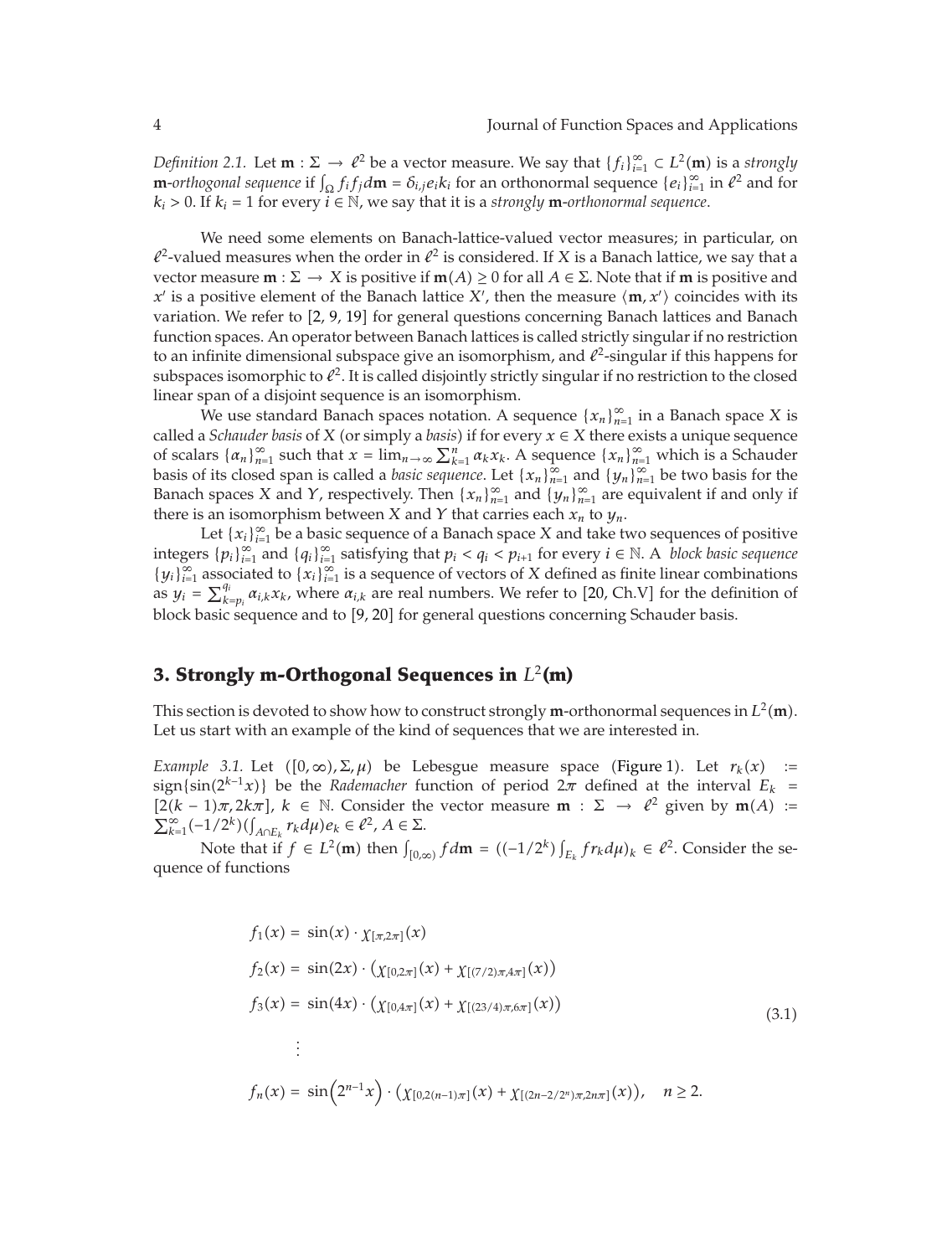

**Figure 1:** Functions  $f_1(x)$ ,  $f_2(x)$ , and  $f_3(x)$  in Example 3.1.

This sequence can be used to define a strongly **m**-orthogonal sequence, since

$$
\left\langle \int_{[0,\infty)} f_n^2 d\mathbf{m}, e_n \right\rangle = -\frac{1}{2^n} \int_{E_n} f_n^2 r_n d\mu = \frac{\pi}{2^{2n}},
$$
  

$$
\left\langle \int_{[0,\infty)} f_n^2 d\mathbf{m}, e_k \right\rangle = -\frac{1}{2^k} \int_{E_k} f_n^2 r_k d\mu = 0, \quad \forall k \neq n,
$$
  

$$
\left\langle \int_{[0,\infty)} f_n f_m d\mathbf{m}, e_k \right\rangle = -\frac{1}{2^k} \int_{E_k} f_n f_m r_k d\mu = 0, \quad \text{for } n \neq m \text{ and } \forall k.
$$
  
(3.2)

If we define the functions of the sequence  ${F_n}_{n=1}^{\infty}$  by  $F_n(x) := (2^n/\sqrt{\pi})f_n(x)$ , we get

$$
\int_{[0,\infty)} F_n^2 d\mathbf{m} = e_n, \quad \forall n \in \mathbb{N} \qquad \int_{[0,\infty)} F_n F_k d\mathbf{m} = 0, \quad \forall n, k \in \mathbb{N}, n \neq k. \tag{3.3}
$$

The starting point of our analysis is the Bessaga-Pelczyński selection principle. It establishes that if  $\{x_k\}_{k=1}^{\infty}$  is a basis of the Banach space *X* and  $\{x_k^*\}_{k=1}^{\infty}$  is the sequence of coefficient functionals, if we take a normalized sequence  $\{y_n\}_{n=1}^{\infty}$  such that  $\lim_n \langle y_n, x_k^* \rangle = 0$ , then  ${y_n}_{n=1}^{\infty}$  admits a basic subsequence that is equivalent to a block basic sequence of  ${x_n}_{n=1}^{\infty}$  (see for instance Theorem 3 in [20, 21], Ch.V). We adapt this result for sequences of square integrable functions  ${f_n}_{n=1}^{\infty}$  in order to identify when the sequence of integrals { $\int_{\Omega} \hat{f}_n^2 d\mathbf{m} \big|_{n=1}^{\infty} \subset \ell^2$  is a basic sequence in  $\ell^2$ . The following result is a direct consequence of the principle mentioned above. Notice that the first requirement in Proposition 3.2 is obviously principle mentioned above. Notice that the first requirement in Proposition 3.2 is obviously satisfied in the case of **m**-orthonormal sequences. The second condition constitutes the key of the problem.

**Proposition 3.2.** *Let* **m** :  $\Sigma \to \ell^2$  *be a vector measure, and consider the canonical basis*  $\{e_k\}_{k=1}^{\infty}$  *of*  $\ell^2$  *let*  $\}$  *t*  $\to \infty$  *he a sequence in*  $I^2(\mathbf{m})$ . If there is an  $\epsilon > 0$  such that the s  $\ell^2$ . Let  $\{f_n\}_{n=1}^{\infty}$  be a sequence in  $L^2(\mathbf{m})$ . If there is an  $\varepsilon > 0$  such that the sequence  $\{\int_{\Omega} \hat{f}_n^2 d\mathbf{m}\}_{n=1}^{\infty}$  $n=1$ *satisfies*

(1)  $\inf_n || \int_{\Omega} f_n^2 d\mathbf{m} ||_{\ell^2} = \varepsilon > 0,$ 

(2) 
$$
\lim_{n} \langle \int_{\Omega} f_n^2 d\mathbf{m}, e_k \rangle = 0, \forall k \in \mathbb{N},
$$

*then*  $\{\int_{\Omega} f_n^2 d\mathbf{m}\}_{n=1}^{\infty}$  has a subsequence which is a basic sequence. Moreover, it is equivalent to a block *basic sequence of*  ${e_k}_{k=1}^{\infty}$ .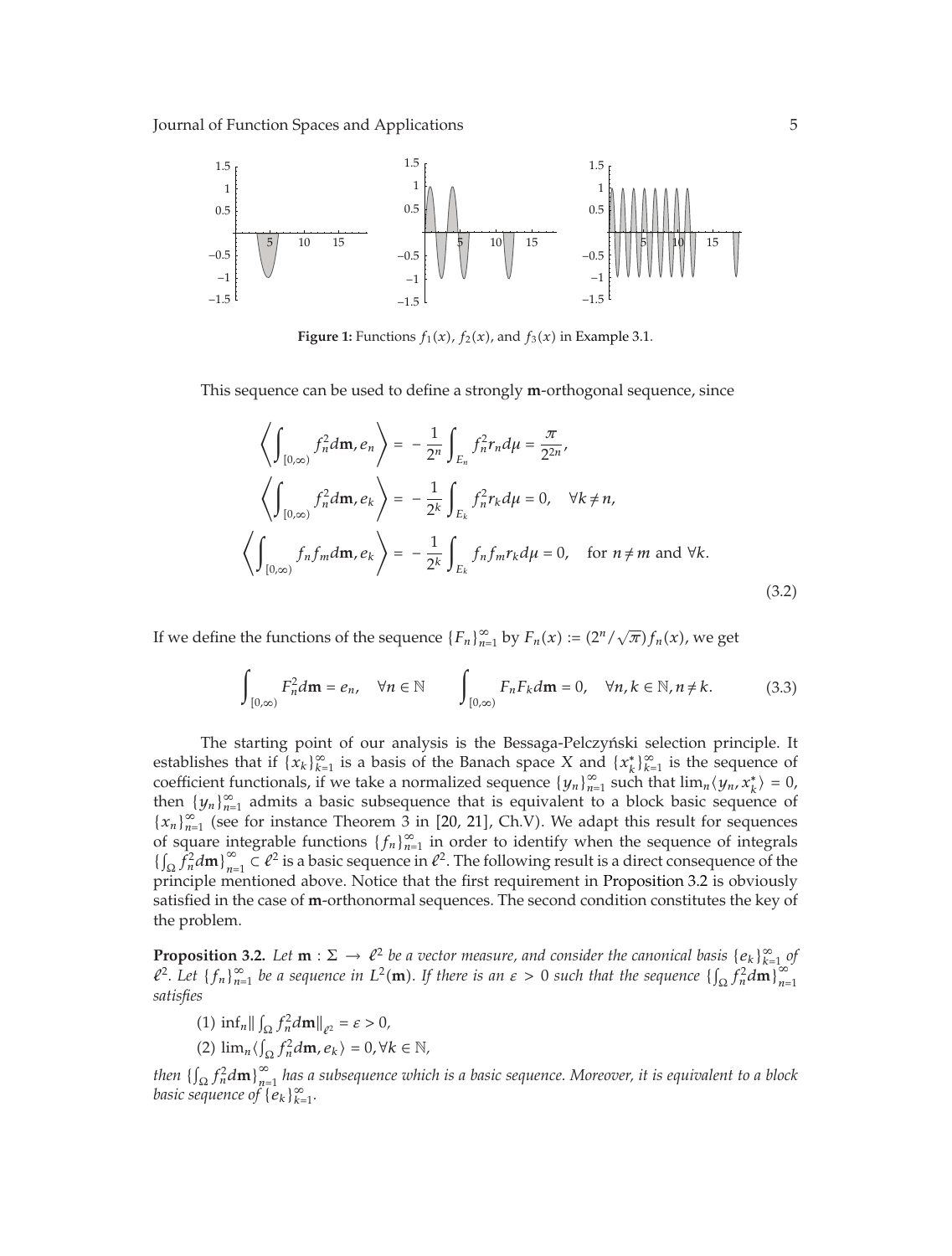Let us highlight with an example the geometrical meaning of the requirements above. This is, in a sense, the canonical situation involving disjointness.

*Example 3.3* ([5, Ex.10]). Let  $(\Omega, \Sigma, \mu)$  be a probability measure space. Let us consider the following vector measure **m** :  $\Sigma \rightarrow \ell^2$ ,

$$
\mathbf{m}(A) := \sum_{i=1}^{\infty} \mu(A \cap A_i) e_i \in \ell^2, \quad A \in \Sigma,
$$
 (3.4)

where { $A_i$ }<sup>∞</sup><sub>*i*-1</sub> is a disjoint measurable partition of Ω, with  $\mu(A_i) \neq 0$  for all *i* ∈ N. Notice that  $\int_{\Omega} f^2 d\mathbf{m} = \sum_{i=1}^{\infty} (\int_{A_i} f^2 d\mu) e_i \in \ell^2$  for all  $f \in L^2(\mathbf{m})$ . Consider a sequence of norm one functions  ${f_n}_{n=1}^{\infty}$  in  $L^2(\mathbf{m})$  such that  $f_n := f_n \chi_{A_n}$  for all *n*. For every  $k \in \mathbb{N}$ , the following equalities hold:

$$
\lim_{n} \left\langle \int_{\Omega} f_n^2 d\mathbf{m}, e_k \right\rangle = \lim_{n} \left\langle \sum_{i=1}^{\infty} \left( \int_{A_i} f_n^2 d\mu \right) e_i, e_k \right\rangle = \lim_{n} \int_{A_k} f_n^2 d\mu = 0,
$$
\n
$$
\left\| \int_{\Omega} f_n^2 d\mathbf{m} \right\|_{\ell^2} = 1 \quad \forall n \in \mathbb{N}.
$$
\n(3.5)

Therefore, condition (2.2) of Proposition 3.2 is fulfilled in this example: the role of disjointness is clear.

In what follows, we show that *if the integration operator is compact then there are no strongly* **m**-orthonormal *sequences*. In particular, this shows that the existence of such sequences is a pure vector measure phenomenon, since the integration map is obviously compact when the measure is scalar. Compactness of the integration map is nowadays well characterized (see [2, Ch.3] and the references therein); it is a strong property, in the sense that it implies that the space  $L^1(\mathbf{m})$  is lattice isomorphic to the  $L^1$  space of the variation of  $\mathbf{m}$  that is a scalar moasure (see [2, Prop. 3.481). We pood the poxt formal requirement for the **m**, that is a scalar measure (see [2, Prop.3.48]). We need the next formal requirement for the elements of the sequence  $\int f \log W_0$  say that a function  $f \in L^2(\mathbf{m})$  is normed by the integral if elements of the sequence  $\{f_n\}_{n=1}^{\infty}$ . We say that a function  $f \in L^2(\mathbf{m})$  is *normed by the integral* if  $||f||_{L^2(m)} = ||\int_{\Omega} f^2 dm||^{1/2}$ . This happens for instance when the vector measure **m** is positive (see [22] or [2] Jonna 3.131), since in this case the norm can be computed using the formula (see [22] or [2, Lemma 3.13]), since in this case the norm can be computed using the formula  $||f||_{L^1(\mathbf{m})} = ||\int_{\Omega} |f| d\mathbf{m}||$  for all  $f \in L^1(\mathbf{m})$ . We impose this requirement for the aim of clarity;<br>some of the results could be adapted using a convenient reporting process in order to avoid some of the results could be adapted using a convenient renorming process in order to avoid it.

*Remark 3.4.* Let  $\mathbf{m} : \Sigma \to \ell^2$  be a countably additive vector measure. If there exists a strongly  $\mathbf{m}$ -orthonormal soquence in  $L^2(\mathbf{m})$  which elements are normed by the integrals, then the **m**-orthonormal sequence in  $L^2(\mathbf{m})$  which elements are normed by the integrals, then the integrals then  $\lim_{n \to \infty} L^2(\mathbf{m})$  be  $\ell^2$  is not compact. To see this let  $\ell^2 L^{\infty} \subset L^2(\mathbf{m})$  be integration operator  $I_m : L^1(m) \to \ell^2$  is not compact. To see this, let  $\{f_i\}_{i=1}^{\infty} \subset L^2(m)$  be<br>a strongly m-orthonormal sequence in  $L^2(m)$  and consider a orthonormal sequence  $\{g_i\}^{\infty}$ a strongly **m**-orthonormal sequence in  $L^2(\mathbf{m})$  and consider a orthonormal sequence  $\{e_i\}_{i=1}^{\infty}$ . Then  $\int_{\Omega} f_i f_j d\mathbf{m} = \delta_{i,j} e_i$ , an thus

$$
\int_{\Omega} f_i^2 d\mathbf{m} = e_i = I_{\mathbf{m}} \left( f_i^2 \right). \tag{3.6}
$$

Therefore  $\{f_i^2\}_{i=1}^{\infty} \subset B_{L^1(\mathbf{m})}$ , and so the sequence  $\{I_{\mathbf{m}}(f_i^2)\}_{i=1}^{\infty}$  that satisfies that  $\{I_{\mathbf{m}}(f_i^2)\}_{i=1}^{\infty} \subset$  $I_m(B_{L^1(m)}) \subset I_m(B_{L^1(m)})$  does not admit any convergent subsequence. It follows that  $I_m(B_{L^1(m)})$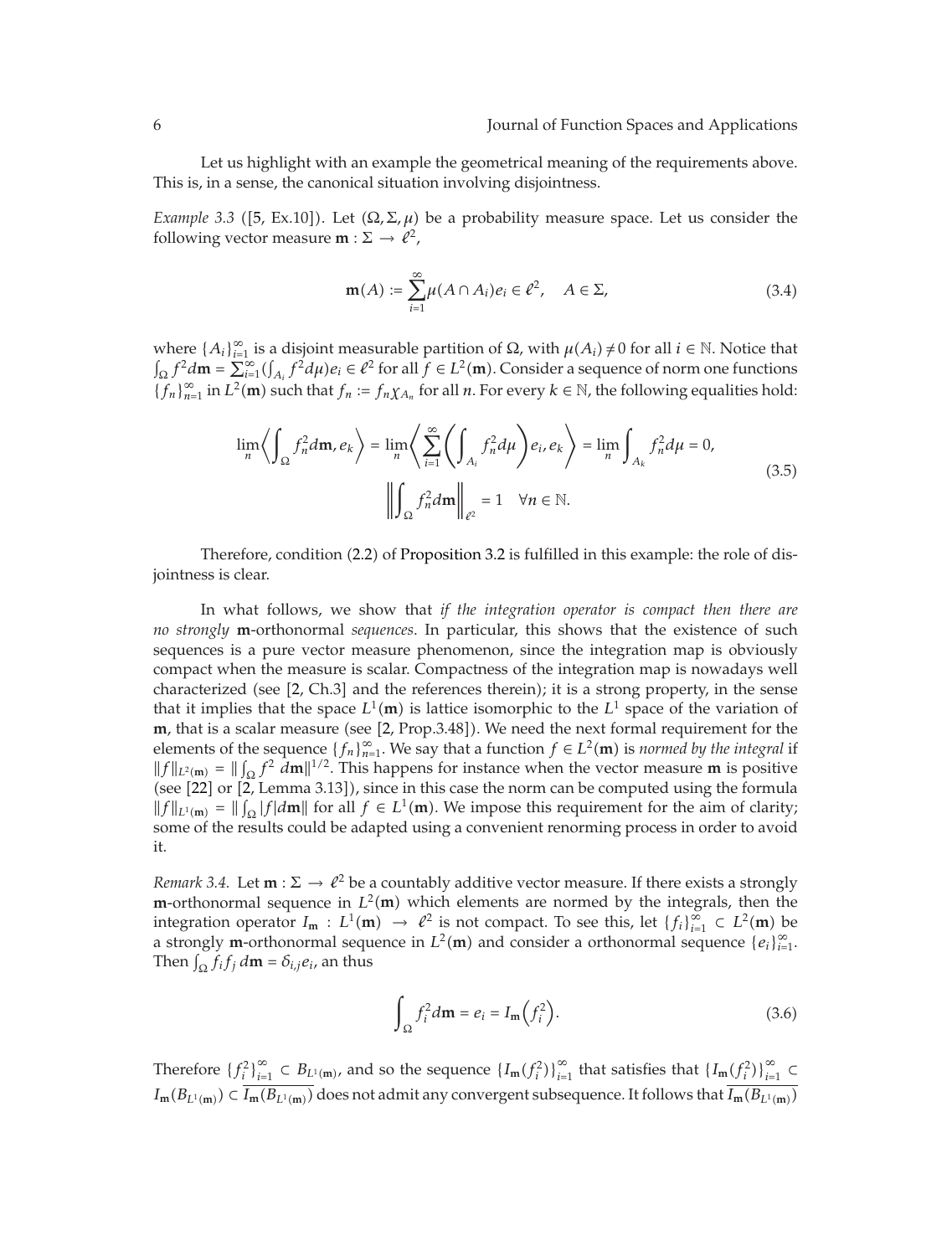is not compact and so,  $I_m(B_{L^1(m)})$  is not relatively compact. This allows to conclude that  $I_m$ is not compact.

Theorem 3.7 below gives a necessary condition—and, in a sense, also a sufficient condition—for the existence of strongly orthonormal sequences in a space of functions  $L^2$ (**m**) starting from a given **m**-orthonormal sequence. The existence of such **m**-orthonormal sequences is always assumed: just consider a sequence of permalized disjoint functions sequences is always assured: just consider a sequence of normalized disjoint functions in  $L^2(\mathbf{m})$ . The following result is an application of the Kadec-Pelczyński disjointification  $\mathbf{r}$  recognizes  $\mathbf{r}$  and  $\mathbf{r}$  and  $\mathbf{r}$  and  $\mathbf{r}$  and  $\mathbf{r}$  and  $\mathbf{r}$  and  $\mathbf{r}$  and  $\mathbf{r}$  and procedure for order continuous Banach function spaces—also called the Kadec-Pelczynski ´ dichotomy, see Theorem 4.1 in  $[23, 24]$ —, in the following version, that can be found in  $[25]$ (see the comments after Proposition 1.1). Let  $X(\mu)$  be an order continuous Banach function space  $i$  *over a finite measure*  $\mu$  *with a weak unit (this implies*  $X(\mu) \hookrightarrow L^1(\mu)$ *). Consider a normalized sequence*  ${x_n}_{n=1}^{\infty}$  *in*  $X(\mu)$ *. Then* 

- (1) *either*  $\{\|x_n\|_{L^1(\mu)}\}_{n=1}^{\infty}$  *is bounded away from zero,*
- (2) or there exists a subsequence  $\{x_{n_k}\}_{k=1}^{\infty}$  and a disjoint sequence  $\{z_k\}_{k=1}^{\infty}$  in  $X(\mu)$  such that  $||z_k - x_{n_k}||$  →  $_k$  0*.*

Recall that the space  $L^2(\mathbf{m})$  is an order continuous Banach function space over any  $L^2(\mathbf{m})$  measure  $u = |(\mathbf{m}, \mathbf{m}')|$  for  $\mathbf{m}$ Rybakov (finite) measure  $\mu = |\langle \mathbf{m}, x'_0 \rangle|$  for **m**.

**Proposition 3.5.** *Let*  $\{g_n\}_{n=1}^{\infty}$  *be a normalized sequence in*  $L^2(\mathbf{m})$ *. Suppose that there exists a Rybakov measure*  $u = |(\mathbf{m} \times) |$  *for* **m** such that  $\{||\alpha||_{\infty}, \}^{\infty}$  *is not hounded given from zero. measure*  $\mu = |(\mathbf{m}, x_0')|$  for **m** *such that*  $\{\|g_n\|_{L^1(\mu)}\}_{n=1}^{\infty}$  *is not bounded away from zero. Then there*<br>*are a subsequence*  $\{g_n\}_{n=1}^{\infty}$  of  $\{g_n\}_{n=1}^{\infty}$  and an **m**-orthonormal sequence  $\{f_n\}_{n=1$ *are a subsequence*  ${g_{n_k}}_{k=1}^{\infty}$  *of*  ${g_n}_{n=1}^{\infty}$  *and an* **m**-*orthonormal sequence*  ${f_k}_{k=1}^{\infty}$  *such that*  $||g_{n_k} - f_k||_{\infty}$  $f_k||_{L^2(\mathbf{m})} \to k_0$ .

*Proof.* By the criterion given above, there is a subsequence  ${g_{n_k}}_{k=1}^{\infty}$  of  ${g_n}_{n=1}^{\infty}$  and a disjoint sequence  ${f'}_k\}_{k=1}^\infty$  such that  $\|g_{n_k} - f'_k\|_{L^2(m)} \to k^0$ . Consider the sequence given by the functions  $f_k := f'_k / ||f'_k||$ . Then  $||g_{n_k} - f_k||_{L^2(\mathfrak{m})} \to k0$ . Since  $\int_{\Omega} f_k f_j d\mathfrak{m} = 0$  for every  $k \neq j$  due to the fact that they are disjoint, we obtain the result that they are disjoint, we obtain the result.

Although the existence of a strongly **m**-orthonormal subsequence of an **m**-orthogonal sequence cannot be assured in general, we show in what follows that under the adequate requirements it is possible to find a vector measure  $\mathbf{m}^*$  satisfying that  $L^2(\mathbf{m}) = L^2(\mathbf{m}^*)$  and with respect to which there is a subsequence that is strongly  $\mathbf{m}^*$ -orthonormal. We use the with respect to which there is a subsequence that is strongly **m**∗-orthonormal. We use the following lemma, which proof is elementary (see Lemma 3.27 in [2]).

**Lemma 3.6.** *Let* **m** :  $\Sigma \to \ell^2$  *be a vector measure. Let*  $\varphi : \ell^2 \to H$  *be an isomorphism, where H is a congrable Hilbert cases, and consider the vector measure*  $\mathbf{m}^* = \mu \circ \mathbf{m}$ . Then the cases  $L^2(\mathbf{m$ *a* separable Hilbert space, and consider the vector measure  $\mathbf{m}^* = \varphi \circ \mathbf{m}$ . Then the spaces  $L^2(\mathbf{m})$  and  $L^2(\mathbf{m}^*)$  are isomorphic, and for every  $f \in L^2(\mathbf{m})$  ( $f^2d\mathbf{m}^* = \varphi(f, f^2d\mathbf{m})$ )  $L^2(\mathbf{m}^*)$  are isomorphic, and for every  $f \in L^2(\mathbf{m})$ ,  $\int_{\Omega} f^2 d\mathbf{m}^* = \varphi(\mathbf{m})$  $(\int_{\Omega} f^2 d\mathbf{m}).$ 

**Theorem 3.7.** *Let us consider a vector measure*  $\mathbf{m} : \Sigma \to \ell^2$  *and an*  $\mathbf{m}$ *-orthonormal sequence* {*f<sub>n</sub>*} $_{n=1}^{\infty}$  *of functions in*  $L^2(\mathbf{m})$  *that are normed by the integrals Let Le*,  $L^{\infty}$ , be the can *of functions in*  $L^2(\mathbf{m})$  *that are normed by the integrals. Let*  $\{e_n\}_{n=1}^{\infty}$  *be the canonical basis of*  $\ell^2$ . If  $\lim_{n \to \infty} \ell$  *f*  $\ell^2$  *d n*  $\ell$  *n d n*  $\ell$  *n d n n d n n d n n*  $\lim_{n}$   $\left(\int_{\Omega} \frac{f_n^2}{\partial m} e_k\right) = 0$  for every  $k \in \mathbb{N}$ , then there exists a subsequence  $\{f_{n_k}\}_{k=1}^{\infty}$  of  $\{f_n\}_{n=1}^{\infty}$  and a<br>zyector measure  $\mathbf{m}^* \cdot \nabla \rightarrow e^2$  such that  $\{f_n\}_{n=1}^{\infty}$  is strongly *vector measure*  $\mathbf{m}^* : \Sigma \to \ell^2$  *such that*  $\{f_{n_k}\}_{k=1}^{\infty}$  *is strongly*  $\mathbf{m}^*$ *-orthonormal.*<br>*Moreover*  $\mathbf{m}^*$  *can be chosen to be as*  $\mathbf{m}^* = \phi \circ \mathbf{m}$  for some Banach sn

*Moreover,* **m**<sup>∗</sup> *can be chosen to be as* **<sup>m</sup>**<sup>∗</sup> *<sup>φ</sup>* ◦ **<sup>m</sup>** *for some Banach space isomorphism <sup>φ</sup> from*  $l^2$  *onto*  $l^2$ *, and so*  $L^2(\mathbf{m}) = L^2(\mathbf{m}^*).$ 

*Proof.* Consider an **m**-orthonormal sequence  $\{f_n\}_{n=1}^{\infty}$  in  $L^2(\mathbf{m})$  and the sequence of integrals  $\{f_n\}_{n=1}^{\infty}$  and  $\{f_n\}_{n=1}^{\infty}$  $\left\{\int_{\Omega} f_n^2 d\mathbf{m}\right\}_{n=1}^{\infty}$ . As an application of Proposition 3.2, we get a subsequence  $\left\{\int_{\Omega} f_{n_k}^2 d\mathbf{m}\right\}_{k=1}^{\infty}$  $k=1$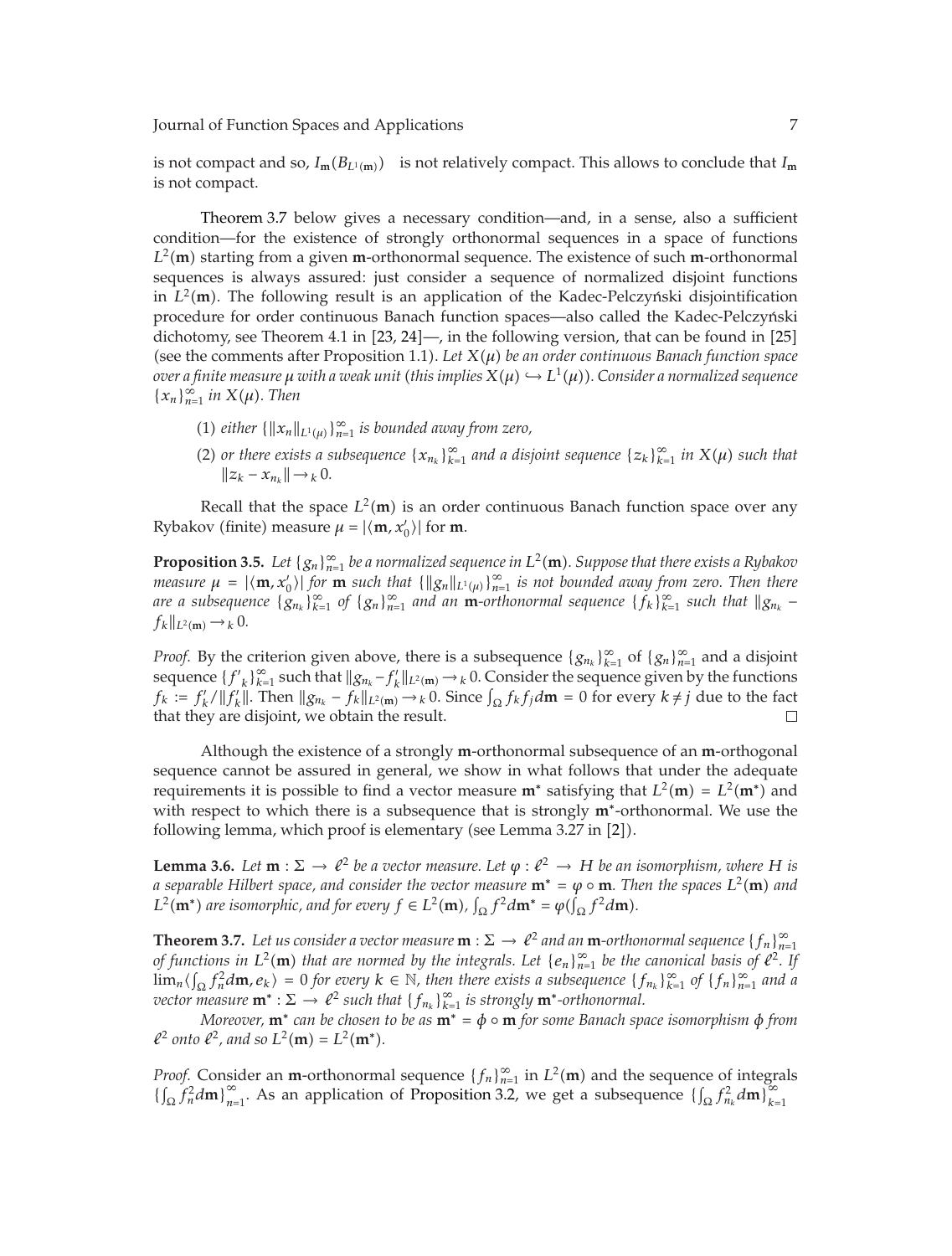that is equivalent to a block basic sequence  ${e_{n_k}}_{k=1}^{\infty}$  of the canonical basis of  $l^2$ . Recall that according to the notation given in Section 2, *αi,j* are the constants that appear in the definition of the block basic sequence. Associated to this sequence, there is an isomorphism  $\varphi$ 

$$
A := \overline{\text{span}(e'_{n_k})}^{\ell^2} \xrightarrow{\varphi} B := \overline{\text{span}\left(\int_{\Omega} f_{n_k}^2 d\mathbf{m}\right)}^{\ell^2}
$$
(3.7)

such that  $\varphi(e'_{n_k}) := \int_{\Omega} f_{n_k}^2 d\mathbf{m}, k \in \mathbb{N}$ .<br>
We can suppose without los

We can suppose without loss of generality that the elements of the sequence  ${e_{n_k}}_{k=1}^{\infty}$ have norm one. To see this, it is enough to consider the following inequalities. First note that there are positive constants *Q* and *K* such that for every  $n \in \mathbb{N}$ ,  $Q = \overline{Q} || \int_{\Omega} f_n^2 d\mathbf{m} || \le ||e_n^{\prime}|| \le$ <br>  $V || \int_{\Omega} f_n^2 d\mathbf{m} || = V$  as a consequence of the overtence of the isomorphism  $\mu$ , Let  $\{1\} \otimes$  he as  $K \|\int_{\Omega} f_{n_k}^2 d\mathbf{m}\| = K$  as a consequence of the existence of the isomorphism  $\varphi$ . Let  $\{\lambda_i\}_{i=1}^{\infty}$  be a sequence of real numbers. Then sequence of real numbers. Then

$$
\left\| \sum_{i=1}^{\infty} \lambda_i \frac{e'_i}{\|e'_i\|} \right\|_2^2 = \sum_{i=1}^{\infty} \frac{|\lambda_i|^2 \left( \sum_{j=p_i}^{q_i} |\alpha_{i,j}|^2 \right)}{\|e'_i\|^2} = \sum_{i=1}^{\infty} \sum_{j=p_i}^{q_i} \frac{|\lambda_i|^2 |\alpha_{i,j}|^2}{\|e'_i\|^2}.
$$
 (3.8)

The existence of an upper and a lower bound for the real numbers  $||e'_i||$  given above provides the equivalence between this quantity and  $\|\sum_{i=1}^{\infty} \lambda_i e'_i\|_2^2$  for each sequence of real numbers  $\{\lambda_i\}_{i=1}^{\infty}$ .

Since each closed subspace of a Hilbert space is complemented, there is a subspace *B<sup>c</sup>* such that  $\ell^2 = B \oplus_2 B^c$  isometrically, where this direct sum space is considered as a Hilbert space (with the adequate Hilbert space norm). We write  $P_B$  and  $P_{B^c}$  for the corresponding projections. Let us consider the linear map  $\phi:=\varphi^{-1}\oplus \mathrm{Id}:B\oplus_2 B^c\stackrel{\phi}{\to}A\oplus_2 B^c$  , where  $\mathrm{Id}:B^c\to$  $B^c$  is the identity map.

Note that *H* :=  $A \oplus_{2} B^{c}$  is a Hilbert space with the scalar product

$$
\langle x+y,x'+y' \rangle_H = \langle x,x' \rangle_H + \langle y,y' \rangle_H, \qquad x+y,x'+y' \in A \oplus_2 B^c,
$$
 (3.9)

that can be identified with  $\ell^2$ . Obviously,  $\phi$  is an isomorphism. Let us consider now the vector measure  $\mathbf{m}^* := \phi \circ \mathbf{m} : \Sigma \stackrel{\mathbf{m}}{\rightarrow} \ell^2 \stackrel{\phi}{\rightarrow} A \oplus_2 B^c$ . By Lemma 3.6,  $L^2(\mathbf{m}) = L^2(\phi \circ \mathbf{m}) = L^2(\mathbf{m}^*)$ . Let us show that  ${f_{n_k}}_{k=1}^{\infty}$  is a strongly **m**<sup>∗</sup>-orthonormal sequence. We consider the orthonormal sequence  $f(c', 0)$  is  $H$ . The first condition in the definition of strongly orthonormal sequence  $\{(e'_{n_k}, 0)\}_{k=1}^{\infty}$  in *H*. The first condition in the definition of strongly orthonormal sequence is fulfilled, since

$$
\int_{\Omega} f_{n_k}^2 d\mathbf{m}^* = \int_{\Omega} f_{n_k}^2 d(\phi \circ \mathbf{m}) = \phi \bigg( P_B \bigg( \int_{\Omega} f_{n_k}^2 d\mathbf{m} \bigg), P_{B^c} \bigg( \int_{\Omega} f_{n_k}^2 d\mathbf{m} \bigg) \bigg)
$$
\n
$$
= \bigg( \varphi^{-1} \bigg( \int_{\Omega} f_{n_k}^2 d\mathbf{m} \bigg), 0 \bigg) = (e'_{n_k}, 0),
$$
\n(3.10)

for every  $k \in \mathbb{N}$ . The second one is given by the following calculations. For  $k \neq l$ ,

$$
\left\| \int_{\Omega} f_{n_k} f_{n_l} d\mathbf{m}^* \right\| = \left\| \int_{\Omega} f_{n_k} f_{n_l} d(\phi \circ \mathbf{m}) \right\| = \left\| \phi \left( \int_{\Omega} f_{n_k} f_{n_l} d\mathbf{m} \right) \right\| = \left\| \phi(0) \right\| = 0, \tag{3.11}
$$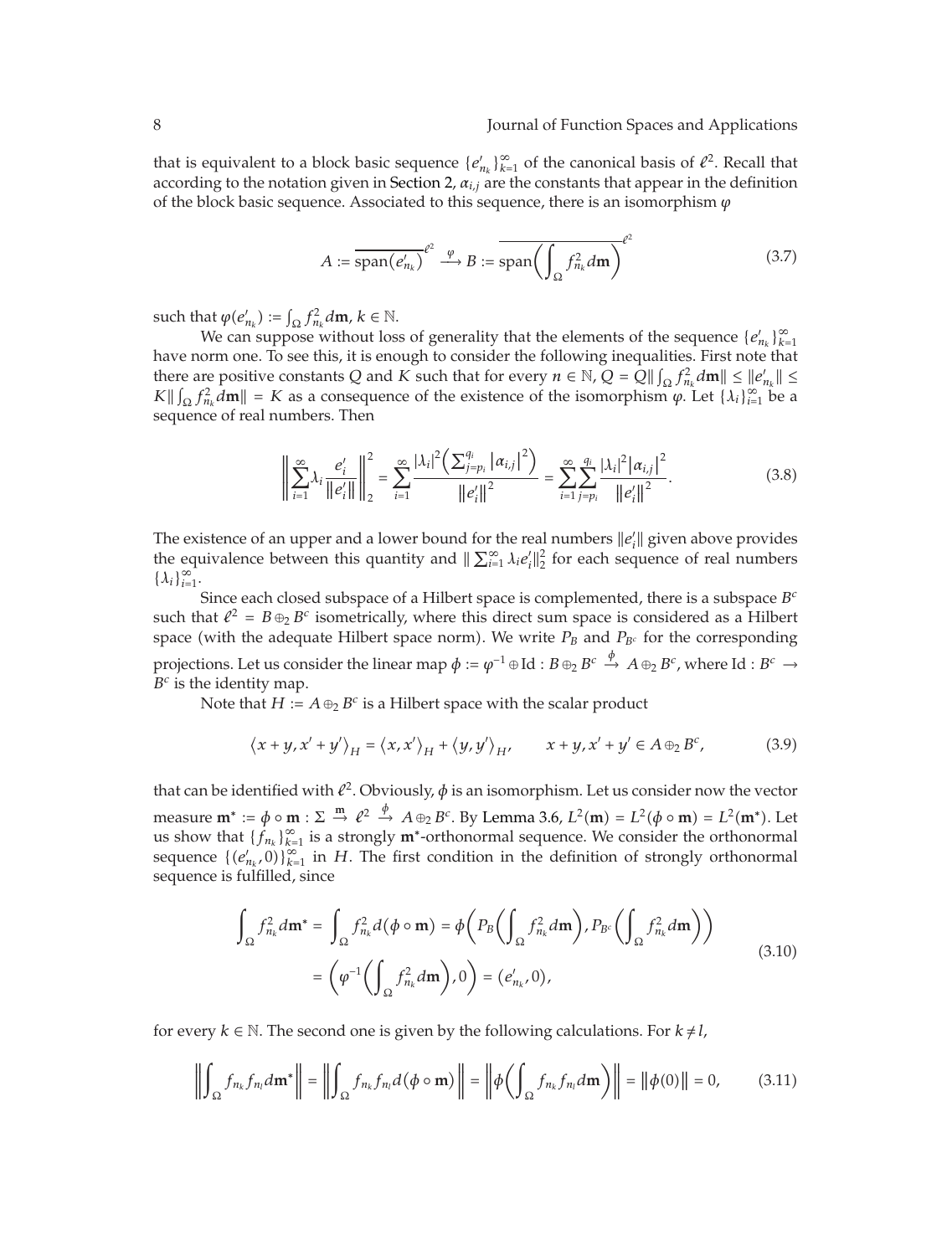since  $\phi$  is continuous and  $\{f_{n_k}\}_{k=1}^{\infty}$  is an **m**-orthonormal sequence. Thus we get  $\int_{\Omega} f_{n_k} f_{n_l} d\mathbf{m}^* = 0$ . This proves the theorem 0. This proves the theorem.

*Remark 3.8.* In a certain sense, the converse of Theorem 3.7 also holds. Take as the vector measure **m**<sup>∗</sup> the measure **m** itself with values in  $\ell^2$  and consider the canonical basis  $\{e_n\}_{n=1}^{\infty}$ Clearly, every strongly **m**-orthonormal sequence is **m**-orthonormal and satisfies the condition  $\lim_{n} \langle \int_{\Omega} f_n^2 d\mathbf{m}^*, e_k \rangle = 0$ , since

$$
\left\langle \int_{\Omega} f_n^2 d\mathbf{m}^*, e_k \right\rangle = \left\langle e_n, e_k \right\rangle = 0, \quad k \neq n. \tag{3.12}
$$

**Corollary 3.9.** Let **m** :  $\Sigma \rightarrow \ell^2$  be a countably additive vector measure. Let  $\{g_n\}_{n=1}^{\infty}$  be a pormalized sequence of functions in  $L^2(\mathbf{m})$  that are normed by the integrals. Sumpose that there exists *normalized sequence of functions in*  $L^2(\mathbf{m})$  *that are normed by the integrals. Suppose that there exists*<br>a Bubakazi measure  $\mu = |a\mathbf{m}|\mathbf{x}'|$  for  $\mathbf{m}$  such that  $\{||a||_{\infty}, \}^{\infty}$  is not hounded guay from ze *a* Rybakov measure  $\mu = |\langle \mathbf{m}, x'_0 \rangle|$  for  $\mathbf{m}$  such that  $\{\|g_n\|_{L^1(\mu)}\}_{n=1}^{\infty}$  is not bounded away from zero. If  $\lim_{n}$   $\langle \int_{\Omega} g_n^2 d\mathbf{m}, e_k \rangle = 0$  for every  $k \in \mathbb{N}$ , then there is a (disjoint) sequence  $\{f_k\}_{k=1}^{\infty}$  such that

- (1)  $\lim_k ||g_{n_k} f_k||_{L^2(\mathbf{m})} = 0$  *for a given subsequence*  $\{g_{n_k}\}_{k=1}^{\infty}$  *of*  $\{g_n\}_{n=1}^{\infty}$ *, and*
- -<sup>2</sup> *it is strongly* **m**<sup>∗</sup>*-orthonormal for a certain Hilbert space valued vector measure* **<sup>m</sup>**<sup>∗</sup> *defined* as in Theorem 3.7 that satisfies that  $L^2(\mathbf{m}) = L^2(\mathbf{m}^*).$

This is a direct consequence of Proposition 3.5 and Theorem 3.7. For the proof, just take into account the continuity of the integration map and the fact that the elements of the sequence  ${g_n}_{n=1}^{\infty}$  are normed by the integrals.

## **4. Applications: Copies of**  $\ell^2$  **in**  $L^1(\textbf{m})$  **That Are Preserved by the Integration Map**

One of the consequences of the results of the previous section is that the existence of strongly **m**-orthonormal sequences in  $L^2(\mathbf{m})$  is closely related to the existence of lattice copies of  $\ell^2$  in  $L^1(\mathbf{m})$ . In this section, we show how to apply our arguments for finding some information on  $L^1(\mathbf{m})$ . In this section, we show how to apply our arguments for finding some information on the structure of the spaces  $L^1(\mathbf{m})$  and the properties of the associated integration map the structure of the spaces  $L^1(\mathbf{m})$  and the properties of the associated integration map.<br>Our motivation has its roots in the general problem of finding subspaces of **L** 

Our motivation has its roots in the general problem of finding subspaces of Banach function spaces that are isomorphic to  $l^2$ . It is well known that in general these copies are related to weakly null normalized sequences; the arguments that prove this relation go back to the Kadec-Pelczynski dichotomy and have been applied largely in the study ´ of strictly singular embeddings between Banach function spaces [25, 26]. In some relevant classes of Banach function spaces—*Lp*-spaces, Lorentz spaces, Orlicz spaces, and general rearrangement invariant (r.i.) spaces—these copies are related to subspaces generated by Rademacher-type sequences (see [27–30] and the references therein). For instance, Corollary 2 in [27] states that for a r.i. Banach function space *E* on [0,1], if the norms on *E* and  $L^1$ are equivalent on some infinite dimensional subspace of *E*, then the Rademacher functions span a copy of  $\ell^2$  in *E*. However, our construction generates copies of  $\ell^2$  that are essentially different. Actually, they are defined by positive or even disjoint functions, and so the copies of  $l^2$  that our results produce allow to conclude that if there is a normalized sequence of positive functions with a weakly null sequence of integrals, the integration map is neither disjointly strictly singular nor  $\ell^2$ -singular.

On the other hand, it is well known that strongly orthonormal sequences—that are called *λ*-orthonormal systems in Definition 2 of [5]—define isometric copies of  $\ell^4$  in spaces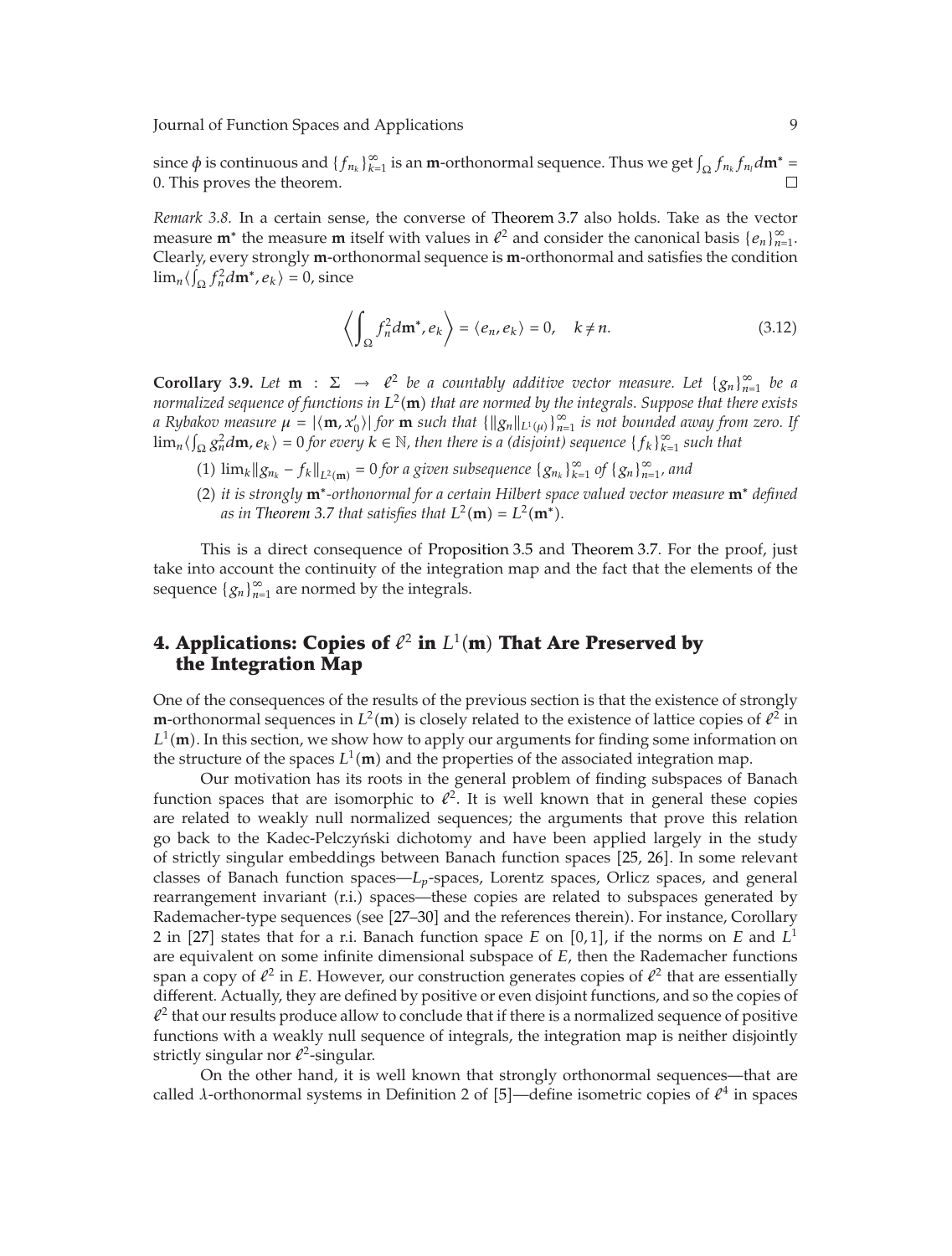$L^2(\mathbf{m})$  of a positive vector measure **m** (see Propositions 8 and 11 in [5]). In particular, this makes clear that the ovietance of these sequences imply that  $L^2(\mathbf{m})$  is not a Hilbert space, and makes clear that the existence of these sequences imply that  $L^2(\mathbf{m})$  is not a Hilbert space, and<br>so  $L^1(\mathbf{m})$  is not an  $L^1$ -gaze. However, there is a big class of Banach function spaces that can so  $L^1(\mathbf{m})$  is not an  $L^1$ -space. However, there is a big class of Banach function spaces that can<br>be represented as  $L^1(\mathbf{m})$  of an  $l^2$ -valued positive vector massure **m** (see for instance Example be represented as  $L^1(\mathbf{m})$  of an  $\ell^2$ -valued positive vector measure **m** (see for instance Example 10 in [5] or Example 8 in [4]). The  $L^1(\mathbf{m})$ -spaces associated to such vector measures are 10 in [5] or Example 8 in [4]). The  $L^1(\mathbf{m})$ -spaces associated to such vector measures are<br>sometimes called  $\ell$ -sums of  $L^1$ -spaces. In Section 4 of [31], a first attempt to study 2-convex sometimes called *l*-sums of L<sup>1</sup>-spaces. In Section 4 of [31], a first attempt to study 2-convex subspaces—the natural extension of  $\ell^2$ -copies in this setting—of  $\ell$ -sums of  $L^1$ -spaces was made. Also, a first analysis of the question of when  $L^1(\mathbf{m})$  is a Hilbert space—based on the help via provide behavior of specific sequences too—was made in [11, Section 4]. In what follows, we provide more information on the existence of copies of  $\ell^2$  in spaces  $L^1(\mathbf{m})$  of a positive vector measure,<br>and the closely related problem of the existence of  $\ell^4$  in  $L^2(\mathbf{m})$ . After that, some contributions and the closely related problem of the existence of  $l^4$  in  $L^2(\mathbf{m})$ . After that, some contributions to the analysis to the study of strictly singular integration mans are given. Recently a new to the analysis to the study of strictly singular integration maps are given. Recently, a new considerable effort has been made in order to find the links between the belonging of the integration map  $I_{\rm m}$  to a particular class of operators and the structure properties of the space  $L^1(\mathbf{m})$ . For integration maps belonging to relevant operator ideals, this has been done in  $[16, 17, 32]$  (see also  $[2, Cb, 5]$  and the references therein). For geometric and order properties  $[16, 17, 32]$  (see also  $[2, Ch.5]$  and the references therein). For geometric and order properties of the integration map—mainly concavity and positive p-summing type properties—, we refer to  $[33, 34]$  and  $[2, Ch.6]$ .

For the aim of clarity, in this section we deal with positive vector measures, that—as we said in the previous section—satisfy that all the elements of the spaces  $L^2(\mathbf{m})$  are normed<br>by the integrals. In this case, it can be shown that there is an easy characterization of strongly by the integrals. In this case, it can be shown that there is an easy characterization of strongly **m**-orthonormal sequences, which simplifies the arguments.

*Remark 4.1.* Suppose that a vector measure satisfies that the set  $P := \{x' \in \ell^2 : \langle \mathbf{m}, x' \rangle \geq 0\}$  sequence  $\ell^2$  is  $\langle x, x' \rangle \geq 0$ 0} separates the points of  $\ell^2$  and assume that for a given sequence  $\{f_n\}_{n=1}^{\infty}$ ,  $\langle \int_{\Omega} f_n^2 d\mathbf{m}, x' \rangle$ ,  $\ell$   $\ell$   $f_n^2 d\mathbf{m}$ ,  $x' \rangle = 0$  for overv  $n, k \in \mathbb{N}$  such that  $n \neq k$  and  $x' \in R$ . Then  $\ell$ ,  $f_n$  $\langle \int_{\Omega} f_k^2 d\mathbf{m}, x' \rangle = 0$  for every  $n, k \in \mathbb{N}$  such that  $n \neq k$  and  $x' \in P$ . Then  $\int_{\Omega} f_n f_k d\mathbf{m} = 0$  for every  $n \neq k$ . This is a direct consequence of Hölder's inequality and the integrability with respectivel  $n \neq k$ . This is a direct consequence of Hölder's inequality and the integrability with respect to **m** of all the functions involved. For the particular case of *positive* vector measures, the standard basis  $\{e_n\}_{n=1}^{\infty}$  of  $e^2$  plays the role of *P*; this means that the requirement  $\int_{\Omega} f_n^2 d\mathbf{m} = e_n$ <br>for all *n* automatically implies that  $\int_{\Omega} f_n^2 \infty$  is a strongly **m**-orthonormal soquence for all *n* automatically implies that  ${f_n}_{n=1}^{\infty}$  is a strongly **m**-orthonormal sequence.

**Lemma 4.2.** *Let* **m** :  $\Sigma \to \ell^2$  *be a positive vector measure, and suppose that the bounded sequence*<br>*Le*  $\iota^\infty$  *in L*<sup>2</sup>(**m**) satisfies that  $\iota$  im  $\ell$  ( $\iota \alpha^2 dm$  a) = 0 for all  $k \in \mathbb{N}$ . Then there is a B  ${g_n}_{n=1}^{\infty}$  *in*  $L^2(\mathbf{m})$  *satisfies that*  $\lim_n \langle \int_{\Omega} g_n^2 d\mathbf{m}, e_k \rangle = 0$  *for all*  $k \in \mathbb{N}$ . Then there is a Rybakov measure  $\mu$  *for* **m** *such that*  $\lim_{n} \|g_n\|_{L^1(\mu)} = 0.$ 

*Proof.* Take for instance the sequence  $x'_0 = \{(1/2)^{n/2}\}_{n=1}^{\infty} \in \ell^2$ . Since **m** is positive, the measure  $\mu := \langle m, x' \rangle$  is positive and defines a Rybakey measure for **m**. Since  $\langle \int c^2 dm, x' \rangle = ||a||^2$  $\mu := \langle \mathbf{m}, x'_0 \rangle$  is positive and defines a Rybakov measure for **m**. Since  $\langle \int_{\Omega} g_n^2 d\mathbf{m}, x'_0 \rangle = ||g_n||_{L^2(\mu)}^2$ for all  $n \in \mathbb{N}$  and the requirement on  $\{\int_{\Omega} g_n^2 d\mathbf{m}\}_{n=1}^{\infty}$  imply that it is weakly null, we obtain by Hölder's inequality that  $\lim_{n} ||g_n||_{L^1(\mu)} \leq \lim_{n} ||g_n||_{L^2(\mu)} ||\mathbf{m}||^{1/2} = 0.$ 

**Proposition 4.3.** *Let* **m** :  $\Sigma \to \ell^2$  *be a positive (countably additive) vector measure. Let*  $\{g_n\}_{n=1}^{\infty}$ <br>he a normalized sequence in  $I^2(\mathbf{m})$  such that for given  $k \in \mathbb{N}$  lim  $\ell$   $\ell^2$  dm  $g$ ,  $\ell \geq 0$ be a normalized sequence in  $L^2(\mathbf{m})$  such that for every  $k \in \mathbb{N}$ ,  $\lim_{n \langle \int_{\Omega} S_n^2 d\mathbf{m}, e_k \rangle} = 0$ . Then  $L^2(\mathbf{m})$ <br>contains a lattice copy of  $\ell^4$ . In particular, there is a subsequence  $\{g_{n_k}\}_{k=1}^{\infty}$  of to the unit vector basis of  $\ell^4$ .

*Proof.* By Lemma 4.2, we can use Corollary 3.9 to produce a disjoint sequence  $\{f_k\}_{k=1}^{\infty}$  in  $L^2(\mathbf{m})$  that approximates a subsequence  $\{g_k\}_{k=1}^{\infty}$  of  $\{g_k\}_{k=1}^{\infty}$  and is strongly  $\mathbf{m}^*$ -orthogonal. that approximates a subsequence  ${g_{n_k}}_{k=1}^{\infty}$  of  ${g_n}_{n=1}^{\infty}$  and is strongly  $\mathbf{m}^*$ -orthogonal. The same computations that can be found in the proof of Proposition 8 in  $[5]$  show that for finite sums  $\sum_{k=1}^{N} \alpha_k f_k$ , the norm in  $L^2(\mathbf{m})$  is equivalent to the norm of  $\{\alpha_k\}_{k=1}^N$  in  $\ell^4$ . Consequently, the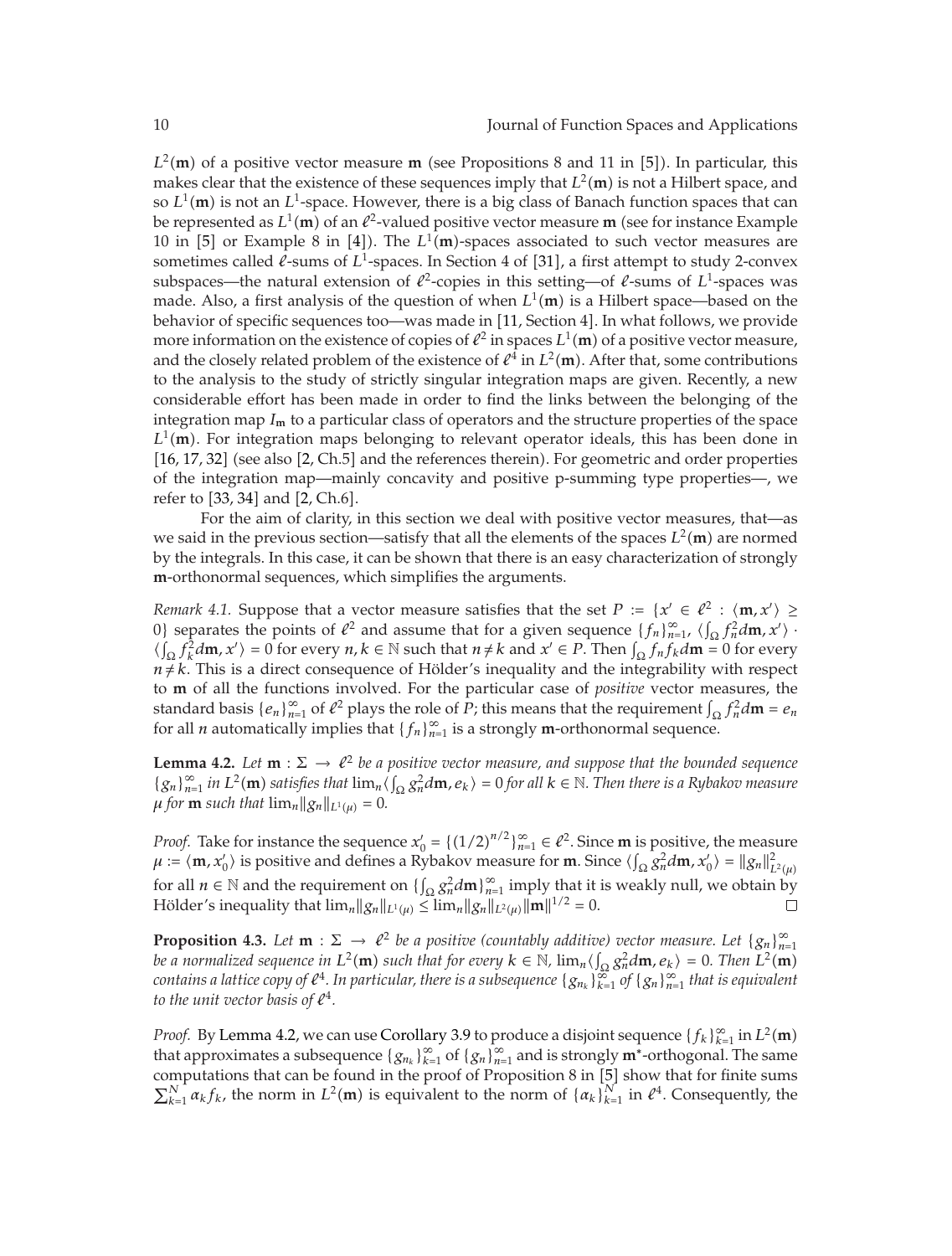closure of these finite sums in  $L^2(\mathbf{m})$  provides a copy of  $\ell^4$ . The disjointness of  $\{f_k\}_{k=1}^{\infty}$  implies<br>that in fact it is a lattice copy. Note also that  $\{f_k\}_{k=1}^{\infty}$  is equivalent to  $\{g_k\}_{k=1}^{\infty}$  a that in fact it is a lattice copy. Note also that  ${f_k}_{k=1}^{\infty}$  is equivalent to  ${g_{n_k}}_{k=1}^{\infty}$  and so to the unit vector basis of  $\ell^4$ .  $\Box$ 

As a direct consequence, we obtain that for a positive vector measure **m**, the existence of a normalized sequence of functions such that the sequence of square integrals is weakly null implies that  $L^2(\mathbf{m})$  cannot be a Hilbert space. On the other hand, if the integration map is<br>compact then  $L^1(\mathbf{m}) = L^1(\mathbf{m})$  isomorphically (see Proposition 3.48 in [2]), and thus  $L^2(\mathbf{m})$ compact, then  $L^1(\mathbf{m}) = L^1(|\mathbf{m}|)$  isomorphically (see Proposition 3.48 in [2]), and thus  $L^2(\mathbf{m})$ <br>is (isomorphic to) a Hilbert space. Notice first the following obvious consequence of this is (isomorphic to) a Hilbert space. Notice first the following obvious consequence of this fact:  $L^1(\mathbf{m})$  is isomorphic to an  $L^1(\mu)$ -space of a finite measure  $\mu$  if and only if there is a positive  $\ell^2$ -<br>zyglued vector vector measure  $\mathbf{m}_2$  such that  $L^1(\mathbf{m}) - L^1(\mathbf{m}_2)$  such that the integration *valued vector vector measure*  $\mathbf{m}_0$  *such that*  $L^1(\mathbf{m}) = L^1(\mathbf{m}_0)$  *such that the integration map is compact*;<br>the converse statement is proved by considering the vector measure  $n(A) := \mu(A)e \in \ell^2$ the converse statement is proved by considering the vector measure  $n(A) := \mu(A)e_1 \in \ell^2$ ,  $A \in \Sigma$ . However, as the next example shows, there are spaces  $L^2(\mathbf{m})$  for positive  $\ell^2$ -valued vector measures with popcompact integration man that are Hilbert spaces. We will find in vector measures with noncompact integration map that are Hilbert spaces. We will find in Corollary 4.6 that this conclusion— $L^1(\mathbf{m})$  not being an  $L^1$ -space, and so  $L^2(\mathbf{m})$  not to be a<br>Hilbert cases, can be extended to the case of strictly singular integration mane Hilbert space—can be extended to the case of strictly singular integration maps.

*Example 4.4.* (1) An  $\ell^2$ -valued measure such that  $L^1(\mathbf{m})$  is a Hilbert space and the integration map<br>*is not connect* Consider the Hilbert space  $L^2[0, 1]$  and a orthonormal basis S for it Consider *is not compact.* Consider the Hilbert space  $L^2[0,1]$  and a orthonormal basis *S* for it. Consider the associated isomorphism  $\phi_S: L^2[0,1] \to \ell^2$  that carries each function to the 2-summable sequence of its fourier coefficients. Take the vector measure  $m_S : \Sigma \to \ell^2$  given by  $m_S(A) :=$  $φ_S$ (*χ*<sub>*A*</sub>) for each Lebesgue measurable set *A* ∈ Σ. Then *L*<sup>1</sup>(*m*<sub>*S*</sub>) = *L*<sup>2</sup>[0,1], although *I*<sub>*m<sub>S</sub>* is in</sub> fact an isomorphism.

(2) *A positive*  $\ell^2$ -valued measure with noncompact integration map such that  $L^1(\mathbf{m})$  is a<br>space Consider a vector measure **m** as in Example 3.3 and define the positive measure *Hilbert space.* Consider a vector measure **m** as in Example 3.3 and define the positive measure  $n : \Sigma \to \ell^2$  by  $n(A) := \mu(A)e_1 + \mathbf{m}(A)$ ,  $A \in \Sigma$ . A direct computation shows that the norm in  $L^1(n)$  is equivalent to the one in  $L^1(\mu)$ . Then  $L^2(\mu) - L^2(\mu)$  isomorphically and  $L : \Sigma \to \ell^2$ *L*<sup>1</sup>(*n*) is equivalent to the one in *L*<sup>1</sup>( $\mu$ ). Then *L*<sup>2</sup>(*n*) = *L*<sup>2</sup>( $\mu$ ) isomorphically, and *I<sub>n</sub>* :  $\Sigma \to \ell^2$ is clearly noncompact.

Next result shows the consequences on the structure of  $L^1(\mathbf{m})$  of our arguments about stonce of strongly orthonormal sequences in  $L^2(\mathbf{m})$ the existence of strongly orthonormal sequences in  $L^2(\mathbf{m})$ .

**Theorem 4.5.** *Let* **m** :  $\Sigma \to \ell^2$  *be a positive (countably additive) vector measure. Let*  $\{g_n\}_{n=1}^{\infty}$  *be a normalized sequence in*  $I^2(\mathbf{m})$  *such that for every k*  $\in \mathbb{N}$  lim  $\ell$   $\infty^2$  *dm*  $g_i$   $\$ *normalized sequence in*  $L^2(\mathbf{m})$  *such that for every*  $k \in \mathbb{N}$ ,  $\lim_{n \to \infty} \frac{\zeta_n^2 d\mathbf{m}}{\zeta_n^2 d\mathbf{m}}$ ,  $e_k$ ) = 0 for all  $k \in \mathbb{N}$ . Then there is a subsequence  $\{g_{n_k}\}_{k=1}^{\infty}$  such that  $\{g_{n_k}^2\}_{k=1}^{\infty}$  generates an isomorphic copy of  $\ell^2$  in  $L^1(\mathbf{m})$  that is preserved by the integration map. Moreover, there is a normalized disjoint sequence *equivalent to the previous one and*  $\{f_k^2\}_{k=1}^{\infty}$  gives a lattice copy of  $e^2$  in  $L^1(\mathbf{m})$  that is preserved by  $I_{\mathbf{m}^*}$ .

*Proof.* By Corollary 3.9 and Lemma 4.2, there is a (normalized) disjoint sequence  ${f_k}_{k=1}^{\infty}$  in  $L^2(\mathbf{m})$  that is equivalent to a subsequence  $\{g_{n_k}\}_{k=1}^{\infty}$  of  $\{g_n\}_{n=1}^{\infty}$ . Let us prove directly that  $\{g_n^2\}_{n=1}^{\infty}$  connections an isomorphic copy of  $\ell^2$  in  $L^1(\mathbf{m})$ . Let  $\mathbf{m^*} = \phi$  o **m** the  ${g_{nk}^2}_{k=1}$  generates an isomorphic copy of  $\ell^2$  in  $L^1(\mathbf{m})$ . Let  $\mathbf{m}^* = \phi \circ \mathbf{m}$  the vector measure given in Corollary 3.9 and let *K* be the norm of  $\phi^{-1}$ . Since  $\lim_k ||g_{n_k} - f_k||_{L^2(\mathbf{m})} = 0$  for every  $\epsilon > 0$  there is a subsequence of the one above (that we denote as the previous one) that satisfies that

$$
\left(\sum_{k=1}^{n}\left\|\int_{\Omega}|g_{n_k}-f_k|^2d\mathbf{m}\right\|\right)^{1/2}<\frac{\varepsilon}{2}.
$$
\n(4.1)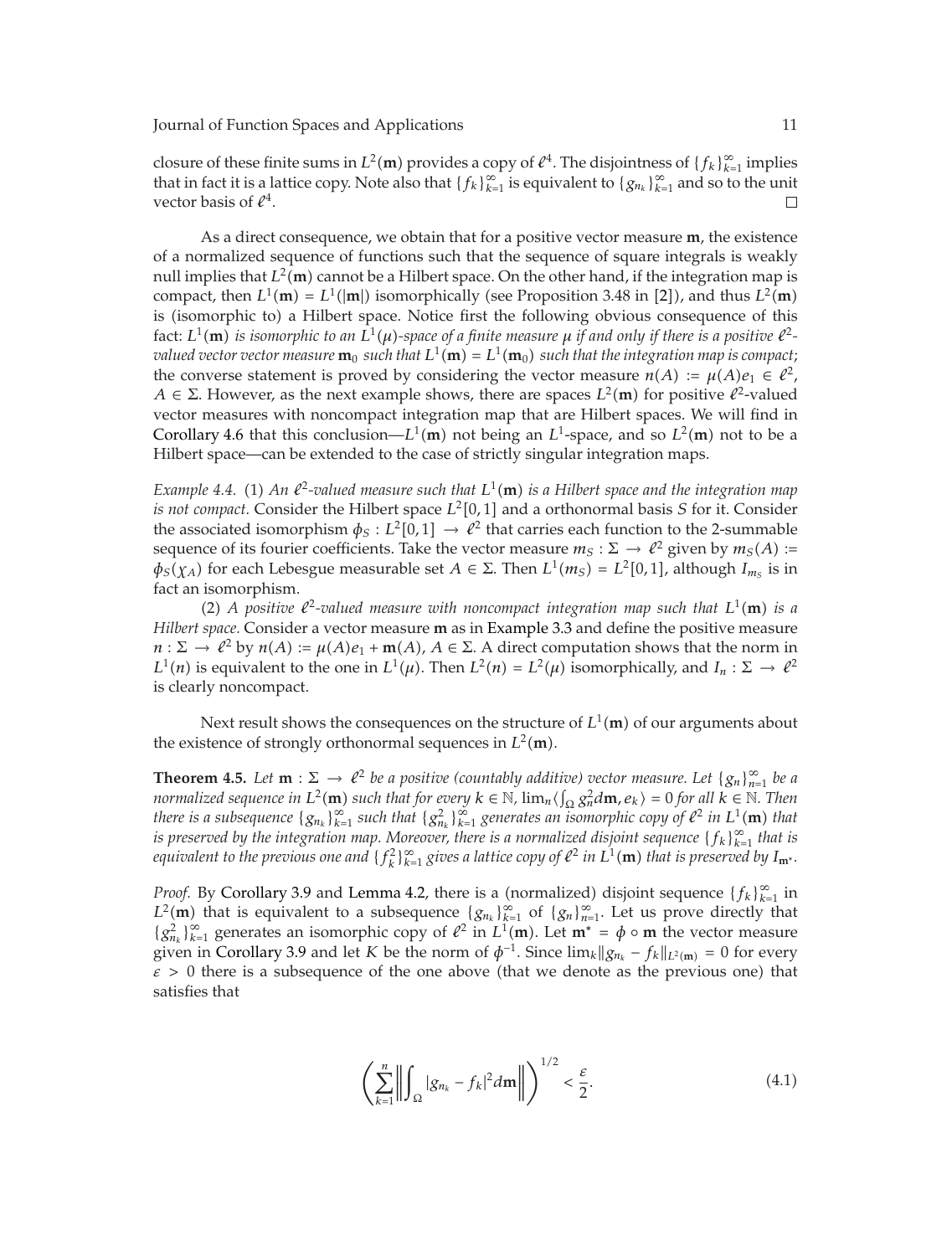Fix an  $\varepsilon > 0$ . We have that, by Hölder inequality,

$$
\left(\sum_{k=1}^{n} \left\| \int_{\Omega} |g_{n_{k}}^{2} - f_{k}^{2}| d\mathbf{m} \right\|_{\ell^{2}}^{2}\right)^{1/2} = \left(\sum_{k=1}^{n} \left\| \int_{\Omega} |g_{n_{k}} - f_{k}| \cdot |g_{n_{k}} + f_{k}| d\mathbf{m} \right\|_{\ell^{2}}^{2}\right)^{1/2}
$$
  

$$
\leq \left(\sum_{k=1}^{n} \left\| \int_{\Omega} |g_{n_{k}} - f_{k}|^{2} d\mathbf{m} \right\| \cdot \left\| \int_{\Omega} |g_{n_{k}} + f_{k}|^{2} d\mathbf{m} \right\| \right)^{1/2} \quad (4.2)
$$
  

$$
\leq 2 \left(\sum_{k=1}^{n} \left\| \int_{\Omega} |g_{n_{k}} - f_{k}|^{2} d\mathbf{m} \right\| \right)^{1/2} < \varepsilon.
$$

This means that

$$
\left\| \int_{\Omega} \left| \sum_{k=1}^{n} \alpha_k g_{n_k}^2 \right| d\mathbf{m} \right\|_{\ell^2} \leq \left\| \int_{\Omega} \left| \sum_{k=1}^{n} \alpha_k \left( g_{n_k}^2 - f_k^2 \right) \right| d\mathbf{m} \right\|_{\ell^2} + \left\| \int_{\Omega} \sum_{k=1}^{n} |\alpha_k| f_k^2 d\mathbf{m} \right\|_{\ell^2}
$$
\n
$$
\leq \left( \sum_{k=1}^{n} \alpha_k^2 \right)^{1/2} \varepsilon + K \left\| \int_{\Omega} \sum_{k=1}^{n} |\alpha_k| f_k^2 d\mathbf{m}^* \right\|_{\ell^2} \leq (\varepsilon + K) \left( \sum_{k=1}^{n} \alpha_k^2 \right)^{1/2} . \tag{4.3}
$$

Similar computations give the converse inequality. The construction of **m**<sup>∗</sup> and the disjoint-<br>ness of the functions of the sequence  $\{f^2\}_{i=1}^{\infty}$  give the last statement. ness of the functions of the sequence  ${f_k^2}_{k=1}^{\infty}$  give the last statement.

**Corollary 4.6.** *Let* **m** :  $\Sigma \to \ell^2$  *be a positive (countably additive) vector measure. The following* assertions are equivalent *assertions are equivalent.*

- (1) There is a normalized sequence in  $L^2(\mathbf{m})$  satisfying that  $\lim_{n} \langle \int_{\Omega} g_n^2 d\mathbf{m}, e_k \rangle = 0$  for all the elements of the canonical hasis  $\{g_n\}_{n=0}^{\infty}$  of  $e^2$ *elements of the canonical basis*  ${e_k}_{k=1}^{\infty}$  *of*  $e^2$ *.*
- (2) There is an  $\ell^2$ -valued vector measure  $\mathbf{m}^* = \phi \circ \mathbf{m} \phi$  an isomorphism—such that  $L^2(\mathbf{m}) = L^2(\mathbf{m}^*)$  and there is a disjoint sequence in  $L^2(\mathbf{m})$  that is strongly  $\mathbf{m}^*$ -orthonormal  $L^2(\mathbf{m}^*)$  *and there is a disjoint sequence in*  $L^2(\mathbf{m})$  *that is strongly*  $\mathbf{m}^*$ *-orthonormal.*
- (3) There is a subspace  $S \subseteq L^1(\mathbf{m})$  that is fixed by the integration map  $I_{\mathbf{m}}$  which satisfies that that  $\mathbf{a}$  the *second that*  $\mathbf{a}$  the  $\mathbf{a}$  m  $\infty$  is an orthonormal basis for *there are positive functions*  $h_n \in S$  *such that*  $\{ \int_{\Omega} h_n \, d\mathbf{m} \}_{n=1}^{\infty}$  *is an orthonormal basis for*  $I_{\Omega}$  $I_m(S)$ .
- (4) There is an  $\ell^2$ -valued vector measure  $\mathbf{m}^*$  defined as  $\mathbf{m}^* = \phi \circ \mathbf{m} \phi$  an isomorphism—such that  $I^1(\mathbf{m}) = I^1(\mathbf{m}^*)$  and a subspace  $S$  of  $I^1(\mathbf{m})$  such that the rectriction of  $I$  to  $S$  is a *that*  $L^1(\mathbf{m}) = L^1(\mathbf{m}^*)$  *and a subspace S of*  $L^1(\mathbf{m})$  *such that the restriction of*  $I_{\mathbf{m}^*}$  *to S is a*<br>lattice isomorphism in  $\ell^2$ *lattice isomorphism in*  $\ell^2$ *.*

*Proof.* (1)  $\Rightarrow$  (2) is a direct consequence of Theorem 4.5. For (2)  $\Rightarrow$  (3), just notice that the strong **m**<sup>∗</sup>-orthogonality of a disjoint sequence  ${g_n}_{n=1}^{\infty}$  implies that  ${g_n^2}_{n=1}^{\infty}$  gives a lattice copy of  $\ell^2$  preserved by the integration map *I*<sub>m\*</sub>. Since  $\phi^{-1} \circ m^* = m$ , we obtain that  $\ell \phi^{-1}(\ell^2 m^*)^{\infty} = \ell^2 m!^{\infty}$  is a basis for  $\ell^2$  $\{\phi^{-1}(\int_{\Omega} g_n^2 d\mathbf{m}^*)\}_{n=1}^{\infty} = \{\int_{\Omega} g_n^2 d\mathbf{m}\}_{n=1}^{\infty}$  is a basis for  $\ell^2$ .<br>
(3)  $\rightarrow$  (1) There is a bounded sequence  $\ell^1$ .

 $(3)$  ⇒ (1). There is a bounded sequence  $\{h_n\}_{n=1}^{\infty}$  in  $L^1(\mathbf{m})$  such that  $\int_{\Omega} h_n d\mathbf{m} = a_n$ , where orthonormal basis of closure of the subspace  $A := \text{span}\{[h, dm : n \in \mathbb{N}]\}$  and an *a<sub>n</sub>* is a orthonormal basis of closure of the subspace  $A := \text{span}\{\int_{\Omega} h_n d\mathbf{m} : n \in \mathbb{N}\}\)$ , and an isomorphism  $\phi$  from  $A$  to  $\theta^2$  such that  $\phi(f, h, dm) = e$ . By composing with  $\phi$  the integration isomorphism  $\phi$  from *A* to  $\ell^2$  such that  $\phi(\int_{\Omega} h_n d\mathbf{m}) = e_n$ . By composing with  $\phi$  the integration map the conv of  $\ell^2$  that is fixed by *L*, can be considered in such a way that  $\phi(\ell, \alpha^2 d\mathbf{m}) = e$ . map, the copy of  $l^2$  that is fixed by  $I_m$  can be considered in such a way that  $\phi(\int_{\Omega} g_n^2 d\mathbf{m}) = e_n$ .<br>Consequently  $\lim_{h \to 0} \phi(h \cdot h \cdot dm) = 0$  for all  $k \in \mathbb{N}$  and so  $\lim_{h \to \infty} \phi(h \cdot dm) = 0$  for all Consequently,  $\lim_{n \to \infty} \phi(\int_{\Omega} h_n d\mathbf{m})$ ,  $e_k$  = 0 for all  $k \in \mathbb{N}$ , and so  $\lim_{n \to \infty} \langle e_k, \int_{\Omega} h_n d\mathbf{m} \rangle = 0$  for all  $h \in \mathbb{N}$ . It is expected to take  $h_n = \frac{1}{2}$ *k* ∈  $\mathbb N$ . It is enough to take  $g_n = h_n^{1/2}$ .

$$
(3) \Rightarrow (4)
$$
 is obvious.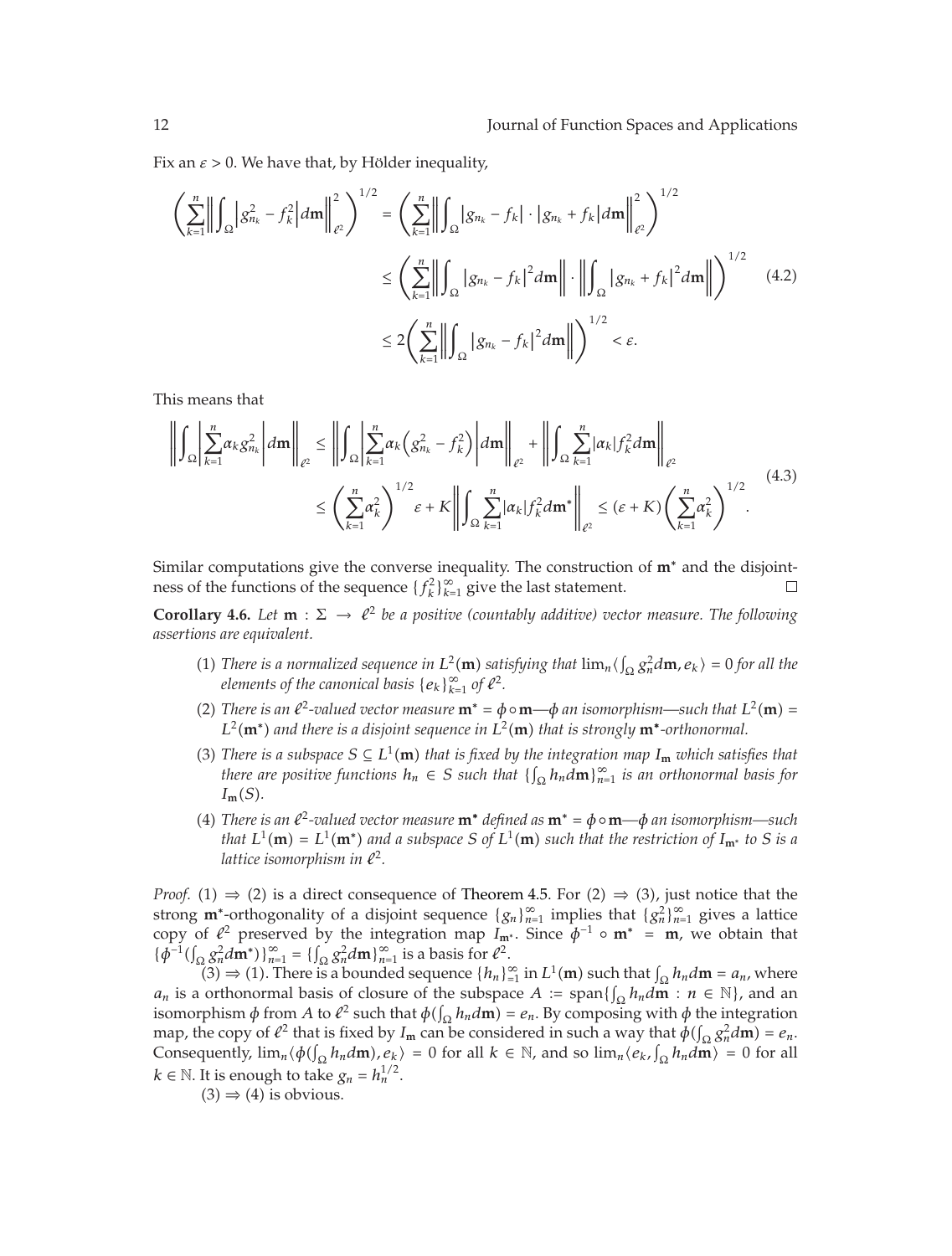(4) ⇒ (1). Take the normalized sequence of positive functions  ${h_n}_{n=1}^{\infty}$  in *S* such that  $\{\int_{\Omega} h_n d\phi \circ \mathbf{m}\}_{n=1}^{\infty}$  is equivalent to the standard basis of  $\ell^2$ , and define  $g_n := h_n^{1/2}$ . The weak to weak to weak continuity of *φ* gives the result.  $\Box$ 

We have shown that the existence of lattice copies of  $\ell^4$  in  $L^2(\mathbf{m})$  is directly connected<br>the oxistence of lattice copies of  $\ell^2$  in  $L^1(\mathbf{m})$ . Thus, and summarizing the results in this with the existence of lattice copies of  $\ell^2$  in  $L^1(\mathbf{m})$ . Thus, and summarizing the results in this exaction we finish the paper with a complete characterization of this property for  $L^1(\mathbf{m})$  of a section, we finish the paper with a complete characterization of this property for  $L^1(\mathbf{m})$  of a positive  $l^2$ -valued vector measure **m** positive  $l^2$ -valued vector measure **m**.

**Theorem 4.7.** *The following assertions for a positive vector measure*  $\mathbf{m}: \Sigma \to \ell^2$  *are equivalent.* 

- (1)  $L^1(\mathbf{m})$  contains a lattice copy of  $\ell^2$ .
- (2)  $L^1(\mathbf{m})$  has a reflexive infinite dimensional sublattice.
- (3)  $L^1(\mathbf{m})$  has a relatively weakly compact normalized sequence of disjoint functions.
- (4)  $L^1(\mathbf{m})$  contains a weakly null normalized sequence.
- (5) There is a vector measure  $\mathbf{m}^*$  defined by  $\mathbf{m}^* = \phi \circ \mathbf{m}$  such that integration map  $I_{\mathbf{m}^*}$  fixes a<br>compact  $\phi^2$ *copy of*  $\ell^2$ *.*
- (6) There is a vector measure  $\mathbf{m}^*$  defined as  $\mathbf{m}^* = \phi \circ \mathbf{m}$  that is not disjointly strictly singular.

*Proof.* (1)  $\Rightarrow$  (2)  $\Rightarrow$  (3) are obvious. For (3)  $\Rightarrow$  (4), just take into account that disjoint normalized sequences in weakly compact sets of Banach lattices are weakly null (see for instance the proof of Proposition  $3.6.7$  in [19]).

(4) ⇒ (5). Take a weakly null normalized sequence  $\{g_j\}_{j=1}^n$  in  $L^1(\mathbf{m})$ . By (the arguments)  $\lambda$  1 amma 4.2 we can find a Bybakov measure *u* for **m** such that  $||g_i||_{\mathcal{L}^1(\mathcal{L}^1)} \to 0$ . Now we used in) Lemma 4.2 we can find a Rybakov measure  $\mu$  for **m** such that  $||g_j||_{L^1(\mu)} \to 0$ . Now we use the same arguments that lead to Theorem 3.7 and Corollary 3.9; by the Kadoc-Polczyński use the same arguments that lead to Theorem 3.7 and Corollary 3.9; by the Kadec-Pelczyński dichotomy, there exists a subsequence  ${g_{j_l}}_{l=1}^{\infty}$  of  ${g_j}_{j=1}^{\infty}$  and a disjoint sequence  ${z_l}_{l=1}^{\infty}$  in the unit sphere of  $L^1(\mathbf{m})$  such that  $\lim_{l} \|g_{j_l} - z_l\| = 0$ . Notice that  $\{z_l\}_{l=1}^{\infty}$  also converges weakly to 0, so by taking a subsequence and after restricting the supports of the functions  $z_l$  and renorming if necessary, we obtain a normalized weakly null positive disjoint sequence { $v_k$ }<sup>∞</sup><sub>*k*-1</sub>. This gives the copy of  $\ell^2$  that is fixed by the integration map associated to a vector measure  $\mathbf{m}^* = \phi \circ \mathbf{m}$  satisfying  $L^1(\mathbf{m}) = L^1(\mathbf{m}^*)$  by  $I_\mathbf{m}(v_k) = e_k$  for the canonical basis  $\{e_k\}_{k=1}^\infty$ <br>of  $e^{2k}$  Finally  $(5) \rightarrow (6)$  and  $(6) \rightarrow (1)$  are ovident of  $\ell^2$ . Finally, (5)  $\Rightarrow$  (6) and (6)  $\Rightarrow$  (1) are evident.

#### **Acknowledgment**

The support of the Ministerio de Economía y Competitividad, under Project no.MTM2009-14483-C02-02 (Spain) is gratefully acknowledged.

#### **References**

- [1] A. Fernández, F. Mayoral, F. Naranjo, C. Sáez, and E. A. Sánchez-Pérez, "Spaces of p-integrable functions with respect to a vector measure," *Positivity*, vol. 10, no. 1, pp. 1–16, 2006.
- [2] S. Okada, W. J. Ricker, and E. A. Sánchez Pérez, *Optimal Domain and Integral Extension of Operators*, vol. 180, Birkhäuser, Basel, Switzerland, 2008.
- [3] L. M. García-Raffi, D. Ginestar, and E. A. Sánchez-Pérez, "Integration with respect to a vector measure and function approximation," *Abstract and Applied Analysis*, vol. 5, no. 4, pp. 207–226, 2000.
- [4] S. Oltra, E. A. Sánchez Pérez, and O. Valero, "Spaces  $L_2(\lambda)$  of a positive vector measure  $\lambda$  and generalized Fourier coefficients," *The Rocky Mountain Journal of Mathematics*, vol. 35, no. 1, pp. 211–225, 2005.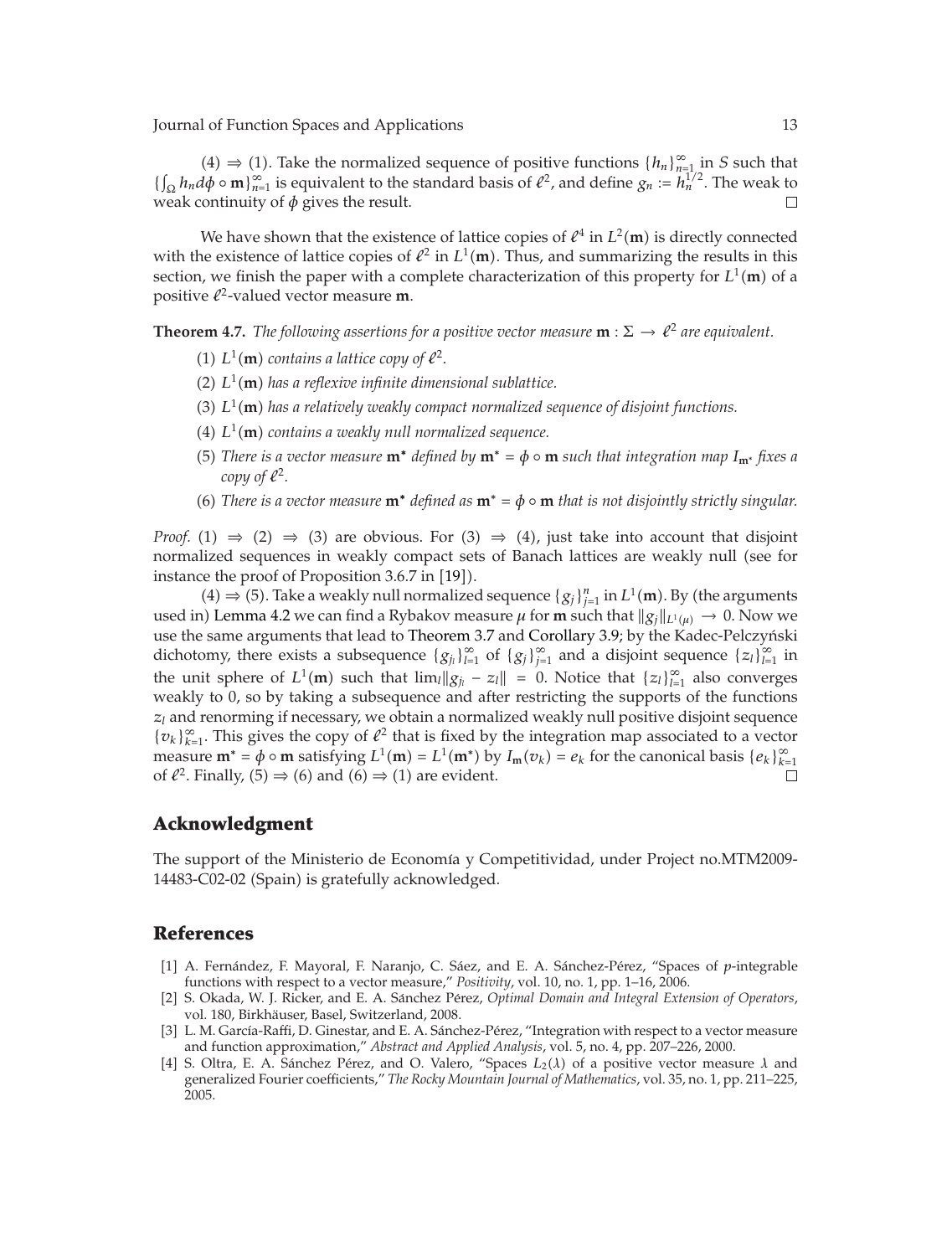- [5] E. A. Sánchez Pérez, "Vector measure orthonormal functions and best approximation for the 4-norm," *Archiv der Mathematik*, vol. 80, no. 2, pp. 177–190, 2003.
- [6] L. M. García-Raffi, D. Ginestar, and E. A. Sánchez Pérez, "Vector measure orthonormal systems and self-weighted functions approximation," *Kyoto University*, vol. 41, no. 3, pp. 551–563, 2005.
- [7] L. M. García Raffi, E. A. Sánchez Pérez, and J. V. Sánchez Pérez, "Commutative sequences of integrable functions and best approximation with respect to the weighted vector measure distance," *Integral Equations and Operator Theory*, vol. 54, no. 4, pp. 495–510, 2006.
- 8 J. Diestel and J. J. Uhl, *Vector Measures*, vol. 15, American Mathematical Society, Providence, RI, USA, 1977.
- 9 J. Lindenstrauss and L. Tzafriri, *Classical Banach Spaces, I and II*, Springer, Berlin, Germany, 1996.
- [10] R. G. Bartle, N. Dunford, and J. T. Schwartz, "Weak compactness and vector measures," *Canadian Journal of Mathematics*, vol. 7, pp. 289–305, 1955.
- 11 G. P. Curbera, "Banach space properties of *L*<sup>1</sup> of a vector measure," *Proceedings of the American Mathematical Society*, vol. 123, no. 12, pp. 3797–3806, 1995.
- 12 D. R. Lewis, "Integration with respect to vector measures," *Pacific Journal of Mathematics*, vol. 33, pp. 157–165, 1970.
- [13] E. A. Sánchez Pérez, "Compactness arguments for spaces of p-integrable functions with respect to a vector measure and factorization of operators through Lebesgue-Bochner spaces," *Illinois Journal of Mathematics*, vol. 45, no. 3, pp. 907–923, 2001.
- [14] R. del Campo, A. Fernández, I. Ferrando, F. Mayoral, and F. Naranjo, "Multiplication operators on spaces on integrable functions with respect to a vector measure," *Journal of Mathematical Analysis and Applications*, vol. 343, no. 1, pp. 514–524, 2008.
- [15] R. del Campo, A. Fernandez, I. Ferrando, F. Mayoral, and F. Naranjo, "Compactness of multiplication operators on spaces of integrable functions with respect to a vector measure," in *Vector Measures, Integration and Related Topics, vol. 201 of Oper. Theory Adv. Appl., pp. 109–113, Birkhäuser Verlag, Basel,* 2010.
- 16 S. Okada and W. J. Ricker, "The range of the integration map of a vector measure," *Archiv der Mathematik*, vol. 64, no. 6, pp. 512–522, 1995.
- [17] S. Okada, W. J. Ricker, and L. Rodríguez-Piazza, "Compactness of the integration operator associated with a vector measure," *Studia Mathematica*, vol. 150, no. 2, pp. 133–149, 2002.
- [18] E. Jiménez Fernández and E. A. Sánchez Pérez, "Weak orthogonal sequences in L<sup>2</sup> of a vector measure and the Menchoff-Rademacher Theorem," *Bulletin of the Belgian Mathematical Society Siomon Stevin*, vol. 19, no. 1, pp. 63–80, 2012.
- 19 P. Meyer-Nieberg, *Banach Lattices*, Springer, Berlin, Germany, 1991.
- 20 J. Diestel, *Sequences and Series in Banach Spaces*, Springer, New York, NY, USA, 1984.
- [21] C. Bessaga and A. Pełczyński, "On bases and unconditional convergence of series in Banach spaces," *Polska Akademia Nauk*, vol. 17, pp. 151–164, 1958.
- [22] R. del Campo and E. A. Sánchez-Pérez, "Positive representations of  $L^1$  of a vector measure," *Positivity*, vol. 11, no. 3, pp. 449–459, 2007.
- [23] T. Figiel, W. B. Johnson, and L. Tzafriri, "On Banach lattices and spaces having local unconditional structure, with applications to Lorentz function spaces," *Journal of Approximation Theory*, vol. 13, pp. 395–412, 1975.
- [24] M. I. Kadec and A. Pełczyński, "Bases, lacunary sequences and complemented subspaces in the spaces *Lp*," *Studia Mathematica*, vol. 21, pp. 161–176, 1962.
- [25] J. Flores, F. L. Hernández, N. J. Kalton, and P. Tradacete, "Characterizations of strictly singular operators on Banach lattices," *Journal of the London Mathematical Society*, vol. 79, no. 3, pp. 612–630, 2009.
- [26] W. B. Johnson and G. Schechtman, "Multiplication operators on  $L(L_p)$  and  $\ell_p$ -strictly singular operators," *Journal of the European Mathematical Society*, vol. 10, no. 4, pp. 1105–1119, 2008.
- 27 F. L. Hernandez, S. Ya. Novikov, and E. M. Semenov, "Strictly singular embeddings between rearrangement invariant spaces," *Positivity*, vol. 7, no. 1-2, pp. 119–124, 2003.
- 28 S. J. Montgomery-Smith and E. M. Semenov, "Embeddings of rearrangement invariant spaces that are not strictly singular," *Positivity*, vol. 4, no. 4, pp. 397–402, 2000.
- [29] S. Ya. Novikov, E. M. Semenov, and F. L. Hernández, "Strictly singular embeddings," *Functional Analysis and Its Applications*, vol. 36, no. 1, pp. 71–73, 2002.
- 30 S. J. Dilworth, "Special Banach lattices and their applications," in *Handbook of the Geometry of Banach Spaces I*, chapter 12, Elsevier, Amsterdam, The Netherlands, 2001.